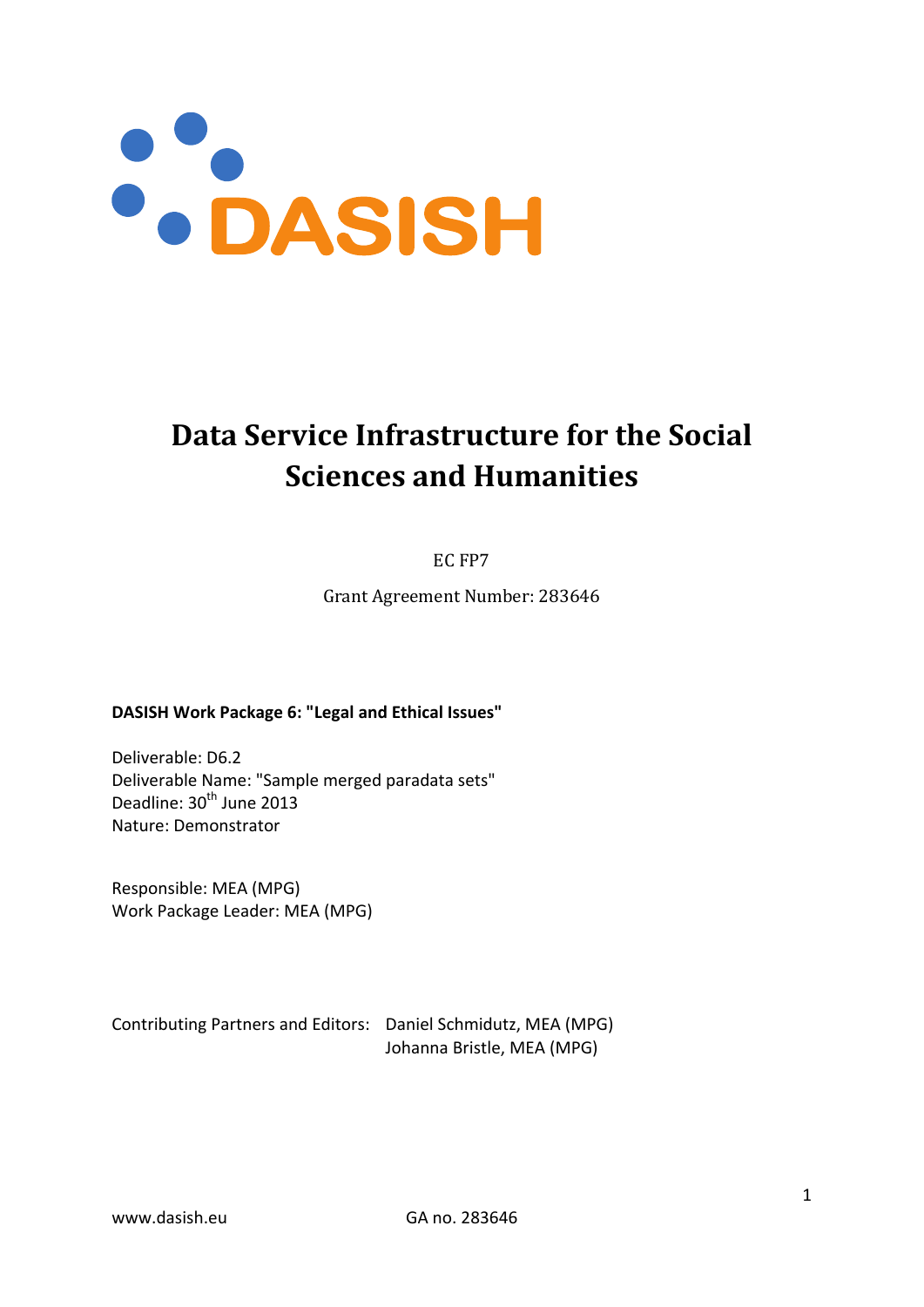# **Sample Merged Paradata Sets:**

Ethical and Legal Issues

### **CONTENT**

| 1            |     |  |                                                             |  |  |  |
|--------------|-----|--|-------------------------------------------------------------|--|--|--|
|              | 1.1 |  |                                                             |  |  |  |
|              | 1.2 |  |                                                             |  |  |  |
| $\mathbf{2}$ |     |  |                                                             |  |  |  |
|              | 2.1 |  |                                                             |  |  |  |
|              | 2.2 |  |                                                             |  |  |  |
| 3            |     |  |                                                             |  |  |  |
| 4            |     |  |                                                             |  |  |  |
|              | 4.1 |  |                                                             |  |  |  |
|              | 4.2 |  |                                                             |  |  |  |
|              | 4.3 |  |                                                             |  |  |  |
| 5.           |     |  |                                                             |  |  |  |
|              | 5.1 |  | Data Collection and Usage of Paradata - Informed Consent 12 |  |  |  |
|              | 5.2 |  |                                                             |  |  |  |
| 6            |     |  |                                                             |  |  |  |
| 7            |     |  |                                                             |  |  |  |
| 8            |     |  |                                                             |  |  |  |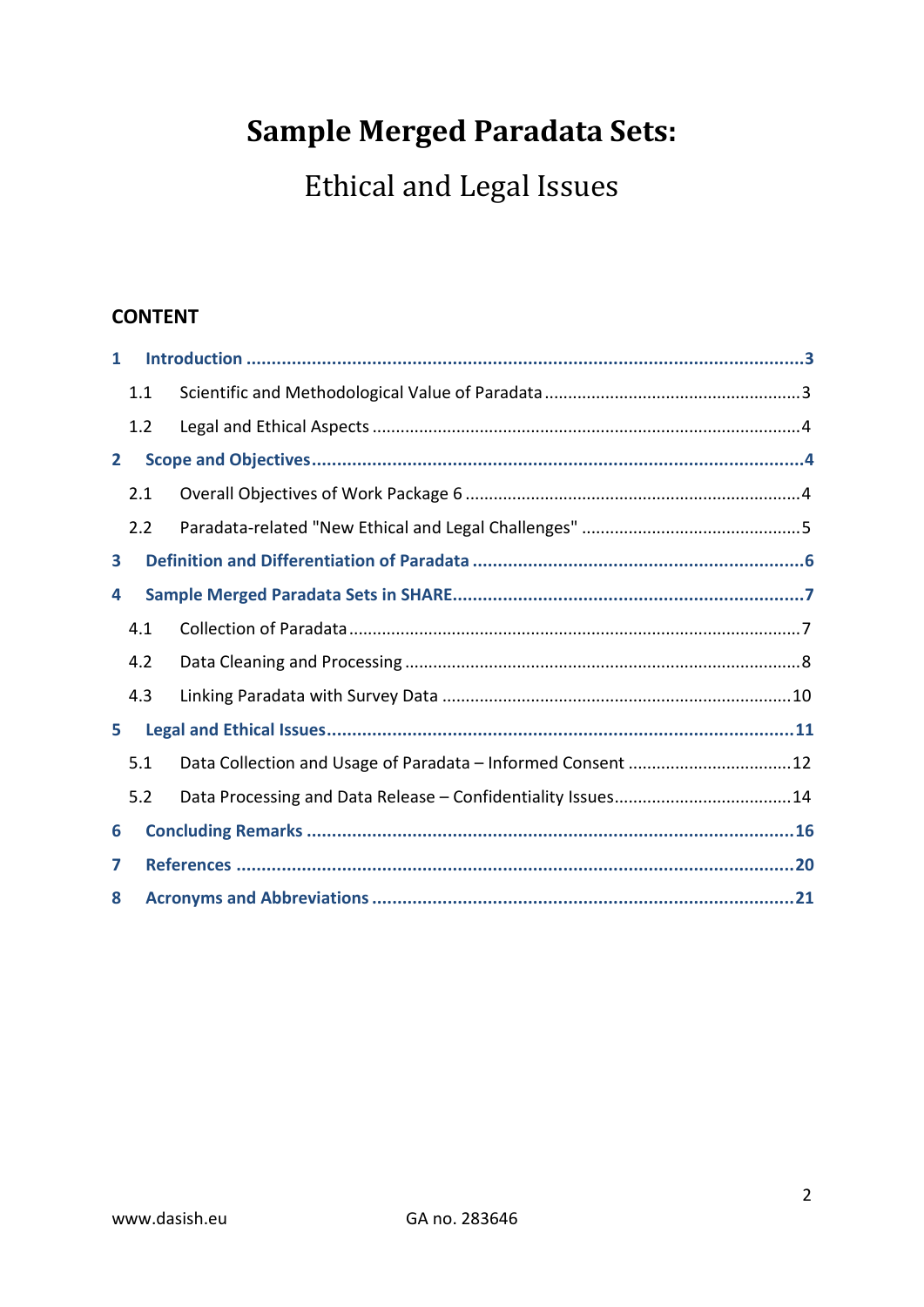# <span id="page-2-0"></span>**1 Introduction**

The deliverable "Sample merged paradata sets" of work package 6 "Legal and Ethical Issues" (WP6) of the "Data Service Infrastructure for the Social Sciences and Humanities" (DASISH) project deals with an important preparatory step towards the analyses of confidential paradata that is generated in the process of survey production.

In the process of producing survey data much paradata, i.e. data about the process of survey production, are generated. Especially with the increasing use and further development of technological means in the context of survey-based data collection, such as computer-assisted personal interviewing (CAPI) techniques and with the implementation of web surveys, the amount of information on the process of survey production has increased:

"Respondents in web surveys leave electronic traces as they answer survey questions, captured through their keystrokes and mouse clicks. In telephone surveys, automated call scheduling systems record the date and time of every call. In [computer-assisted] face-to-face surveys, interviewers' keystrokes are easily captured alongside the interview and so are audio or even video recordings of the respondent-interviewer interactions. Each of these is an example of paradata available through the computerized survey software." (Kreuter, 2013: 2)

## <span id="page-2-1"></span>**1.1 Scientific and Methodological Value of Paradata**

However, not only with regard to the collection of paradata a rapid growth can be observed in the recent years – nowadays, survey researchers are also increasingly making use of paradata, such as keystroke data or contact protocols. According to Couper and Singer paradata are used "to evaluate and improve survey instruments but also to understand respondents and how they answer surveys" (Couper and Singer, 2013: 57).

Paradata are key data for analysing data quality in survey production. Most commonly they are used during survey production for monitoring the fieldwork, including the evaluation of interviewer performance, and the data production process. If up-to-date paradata is available it can be used for implementing responsive designs to guide data production efficiently and improve data quality [\(Groves and Heeringa,](#page-19-1) 2006). In general, paradata is used for understanding and improving survey management.

One key indicator often used for determining the quality of survey data is response rates. Since there is a trend that response rates are decreasing worldwide, and especially in Europe, it is important to put more effort into understanding nonresponse and response patterns. For these analyses, survey methodologists mainly rely on paradata. In this connection, there also is a strong demand from the survey methodology community to make paradata of surveys available [\(e.g. Kreuter,](#page-19-2) 2013).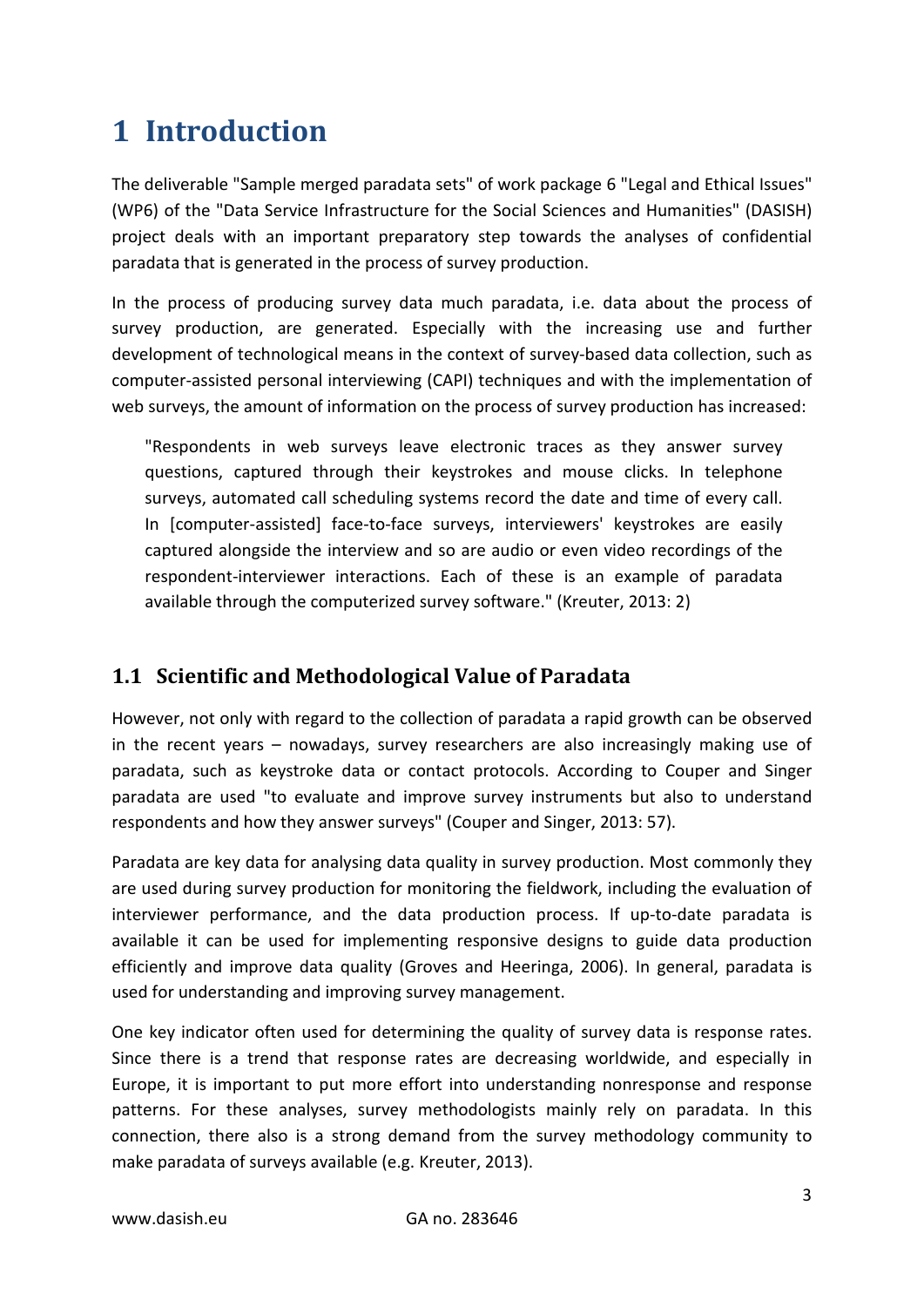Besides this major area of using paradata which aims to improve data quality as well as the entire process of survey production and also intends to make the survey production more transparent to data users and the survey data community, paradata also is used "to describe and classify response behavior […] or to relate response behavior to data quality." (Heerwegh 2002: 2).

## <span id="page-3-0"></span>**1.2 Legal and Ethical Aspects**

Currently, "[one] obstacle to releasing paradata are unclear legal and ethical considerations." (Kreuter 2013: 8). Existing codes of ethics are not very clear on the issue of paradata (Couper and Singer 2013), and also from a legal perspective it is in many cases not clear under which conditions paradata should be collected and how they may be used and released.

According to Couper and Singer, "[s]ince the introduction of paradata, researchers have been asking whether and how respondents should be informed about the capture and use of their paradata while completing a survey" (Couper and Singer, 2013: 57). Furthermore, some of the paradata collected may be of a sensitive nature and therefore need close ethical and legal consideration. The extent to which different types of paradata impose new legal and ethical challenges to the survey researchers, including new and special data protection requirements, requires attention, not least due to the legal and ethics issues and associated procedures to which they give rise in the day-to-day operation of survey production.

# <span id="page-3-1"></span>**2 Scope and Objectives**

## <span id="page-3-2"></span>**2.1 Overall Objectives of Work Package 6**

WP6 addresses various legal and ethical issues that modern research in the SSH is confronted with. Following the "Description of Work" (DoW), Annex 1 to the Grant Agreement of the DASISH project, WP6 has the following main objectives:

- To identify the legal and ethical issues, constraints and requirements for all data types occurring in the SSH domain as result of data integration and linking,
- To cope with legal and ethical challenges imposed by the new data types emerging in the social sciences and humanities,
- To look for professional long-run preservation strategies and policy-rules that can be applied to data collections in the social sciences and humanities.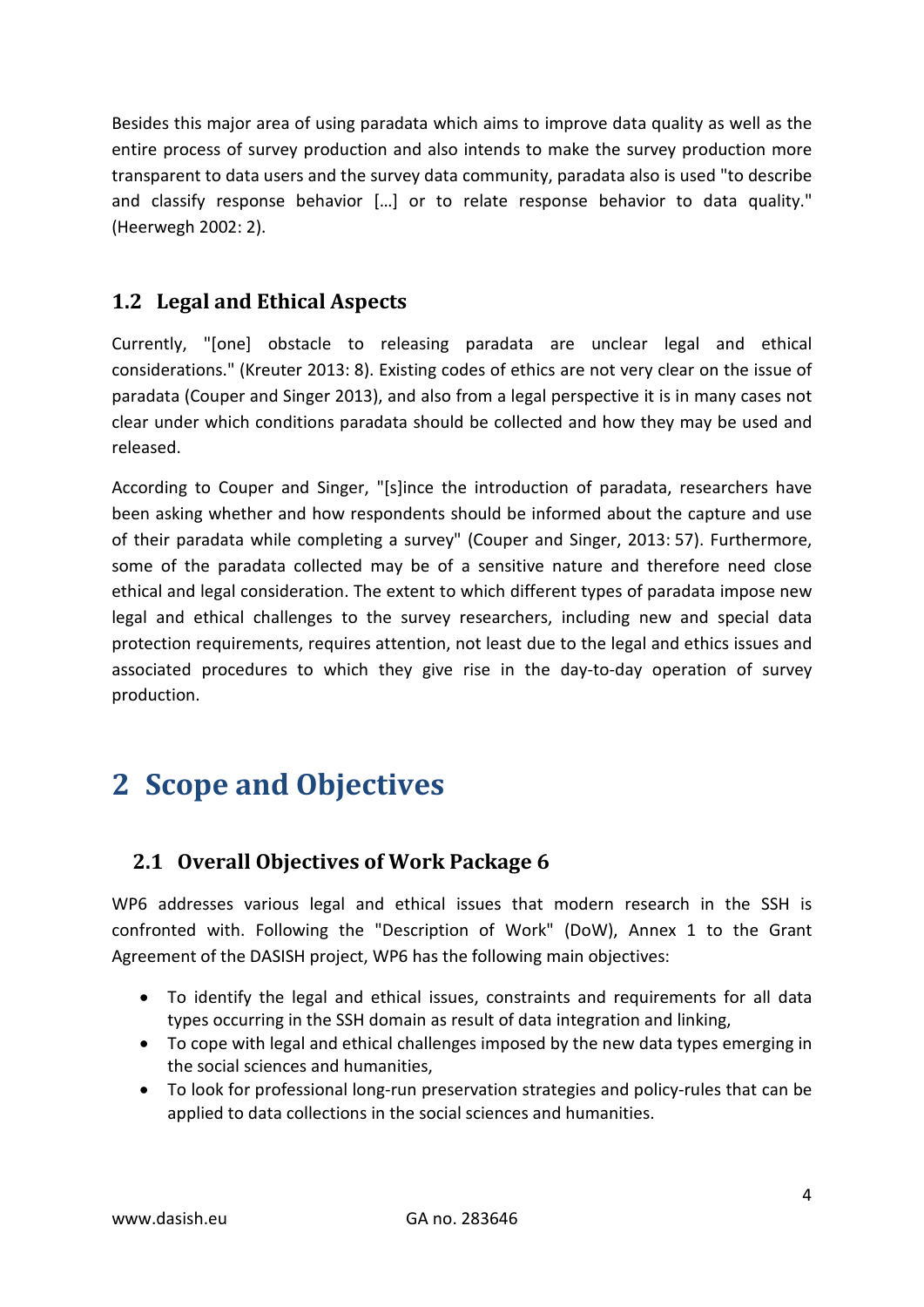## <span id="page-4-0"></span>**2.2 Paradata-related "New Ethical and Legal Challenges"**

Task 6.1 of WP6 of the DASISH project particularly is concerned with data types imposing "New Ethical and Legal Challenges" to the social sciences and humanities (SSH). It concentrates on the identification of new ethical challenges and legal requirements related to the various data types being recorded in modern research in the social sciences and humanities (SSH).

This demonstrator focuses on the compilation and linkage of paradata, using different data sources from SHARE. However, as part of Task 6.1, it also aims to identify legal and ethical issues connected to the collection and use of paradata and addresses challenges that need to be solved when collecting, processing and offering these data to a wider user group in a cross-country scenario.

While paradata themselves cannot be considered as a new type of data in the field of population-based survey research, obviously "a more structured approach in choosing, measuring, and analyzing key process variables is indeed a recent development" (Kreuter, 2013: 2; cf. Couper and Lyberg, 2005). In a sense, paradata only recently attracted the full attention of researchers conducting field surveys when realising the scientific and methodological value of this data. However, since on the one hand "[t]he number of surveys that collect and provide paradata is growing quickly, and [...] new applications and monitoring systems are develop[ed currently]" (Kreuter, 2013: 8), while on the other hand legal and ethical issues remain unclear, it becomes increasingly important to systematically investigate the ethical aspects and the legal requirements related to different types of paradata.

In WP6, besides the "Report about new IPR Challenges", which also addresses legal and ethical issues related to the collection and the use of paradata in the context of transnational survey research, special attention is given to this topic in the context of this deliverable and deliverable D6.3 ("Exemplary analyses of confidential paradata", due month 36). Here WP6 closely cooperates with WP3 ("Data Quality") with regard to the compilation of a merged paradata set making use of existing data sources from SHARE and subsequently with regard to the analyses of paradata that require special legal and ethical considerations.

The outcome of D6.2 will feed into D6.3 ("Exemplary analyses of confidential paradata") and also in Task 6.2 (i.e. the "Virtual L&E Competence Centre" and the "Handbook on legal and ethical issues for SSH data in Europe").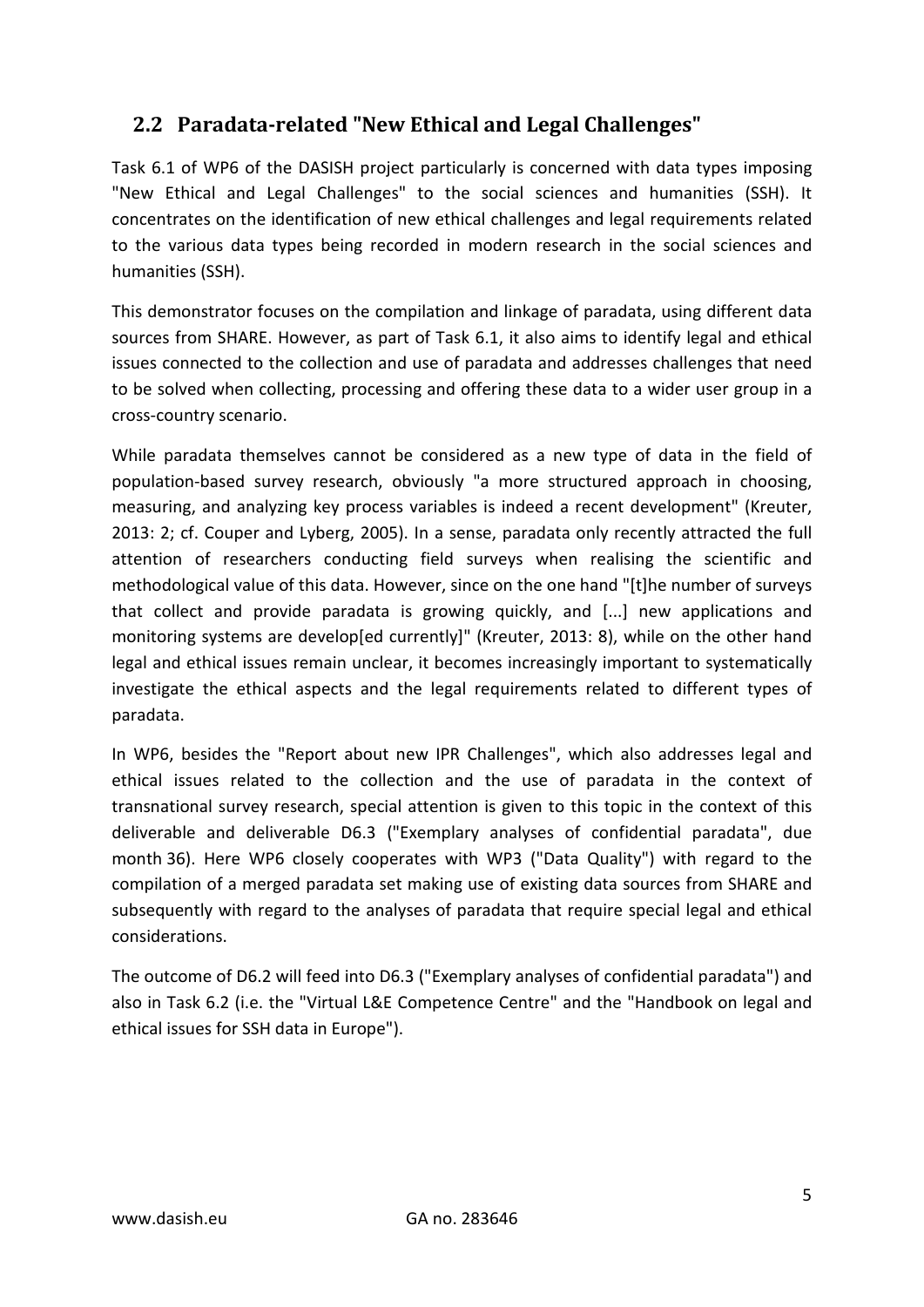# <span id="page-5-0"></span>**3 Definition and Differentiation of Paradata**

Up to now, there is no standard definition of paradata. Originally, the term paradata referred to computer-generated data about the process of survey data collection (Couper 1998). Paradata was understood as a by-product of survey production such as keystroke data, time stamp data or audit trials. More recently, a broader concept of paradata has become common, which also includes call record information, interviewer observations and information on the interviewers [\(Couper and Lyberg,](#page-19-3) 2005; [Kreuter and Casas-Cordero,](#page-19-4) [2010\)](#page-19-4). The "term paradata has been expanded to include a broad range of auxiliary data on the survey process" (Couper and Singer, 2013: 57).

For the purpose of this deliverable we refer to the broader paradata concept and define paradata as micro-level data about the process of survey production. At this, our working definition of paradata is limited to micro-level data in order to be able to distinguish between paradata and metadata, which usually are described as 'data about data'. While, according to Kreuter, metadata "can be seen as macro-level information about survey data" (Kreuter, 2013: 3), such as information about the sampling frame, sampling methods, variable or value labels, percentage of missing data per variable, "[p]aradata capture information about the data collection process on a more micro-level [even though s]ome of this information forms metadata if aggregated" (Kreuter, 2013: 3). For example, keystrokes that capture the minutes needed to interview a respondent or even the time needed for a specific module or a single question, forms information on the average length of the interview or a specific module etc. if aggregated. Although there is a certain overlap between these two definitions of paradata and metadata, there is a crucial difference with regard to the granularity.

Furthermore, our definition of paradata also covers certain types of so-called 'auxiliary data'. Even though researchers frequently refer to this term, in accordance with Kreuter, it is noted that "the definition of this term has not quite been settled upon. The keyword auxiliary data has been used to encompass all data outside of the actual survey data itself, which would make all paradata also auxiliary data. Also contained under auxiliary data are variables from the sampling frame and data that can be linked from other sources" (Kreuter 2013: 3-4). In order to avoid such overlaps and confusions in the context of this deliverable, the term auxiliary data will only be used in relation to additional data obtained separately from external sources (i.e. data not collected in the course of the original survey) or with a specifically targeted effort (i.e. data captured through additional systems).

Accordingly, a differentiation between two types of paradata will be made<sup>[1](#page-5-1)</sup>:

<span id="page-5-1"></span> <sup>1</sup> The definition of auxiliary data as well as the differentiation between 'process paradata' and 'auxiliary paradata' has been modelled after Kennickell, Mulrow and Scheuren, 2009.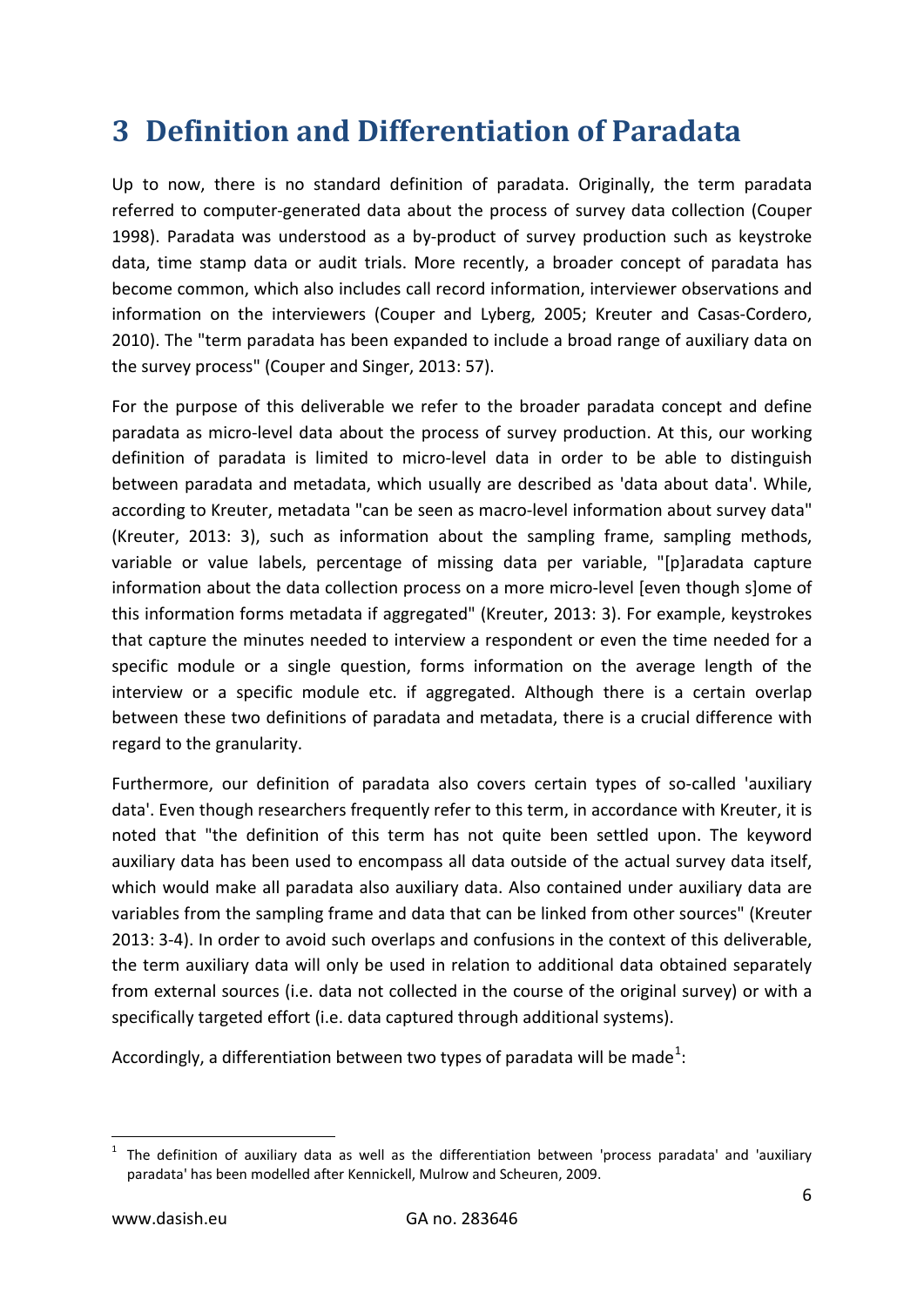- a) Process paradata: data about the process of survey production recorded as a byproduct in the course of conducting a survey, such as listing information (day, time, edits), keystrokes (response times, interview length, back-ups, edits, edit-failures), contact data (day, time, outcome) and gross sample data.
- b) Auxiliary paradata: additional data about the process of survey production obtained separately from external sources or with a specifically targeted effort to enhance the information on the survey production process, such as interviewer observations (sample unit characteristics), information on the interviewers (interviewer demographic characteristics), external supplementary data about the sample cases (e.g. geo-referenced data).

# <span id="page-6-0"></span>**4 Sample Merged Paradata Sets in SHARE**

In SHARE four different types of paradata are collected and processed:

- Item-level time stamp data (which are based on keystroke data),
- Contact information,
- Interviewer observations and
- Interviewer demographics.

Item-level time stamp data are based on keystroke data. The interviewer observations include information on the building type, the accessibility of the building and some additional neighbourhood characteristics (e.g. vandalism and public transportation).

Up to the present day, only interviewer observations and interviewer demographics from the first wave of SHARE are released. They were released together with the survey data, since these data also have been collected by asking questions in the course of the survey and therefore were part of the SHARE questionnaire. Subsequently, most of these data were not collected as part of the survey anymore and no paradata has been released, apart from interviewer observations on the interviewer-respondent relation and characteristics of the building<sup>[2](#page-6-2)</sup>.

### <span id="page-6-1"></span>**4.1 Collection of Paradata**

The collection of paradata is mainly facilitated by using computer-assisted sample management tools and interview instruments. Additionally, interviewer demographics are gathered via excel sheets and delivered by the survey agencies.

<span id="page-6-2"></span> $2$  These characteristics include information on the building type, on the area where the building is located, as well as information on the number of floors of the building and steps to the entrance.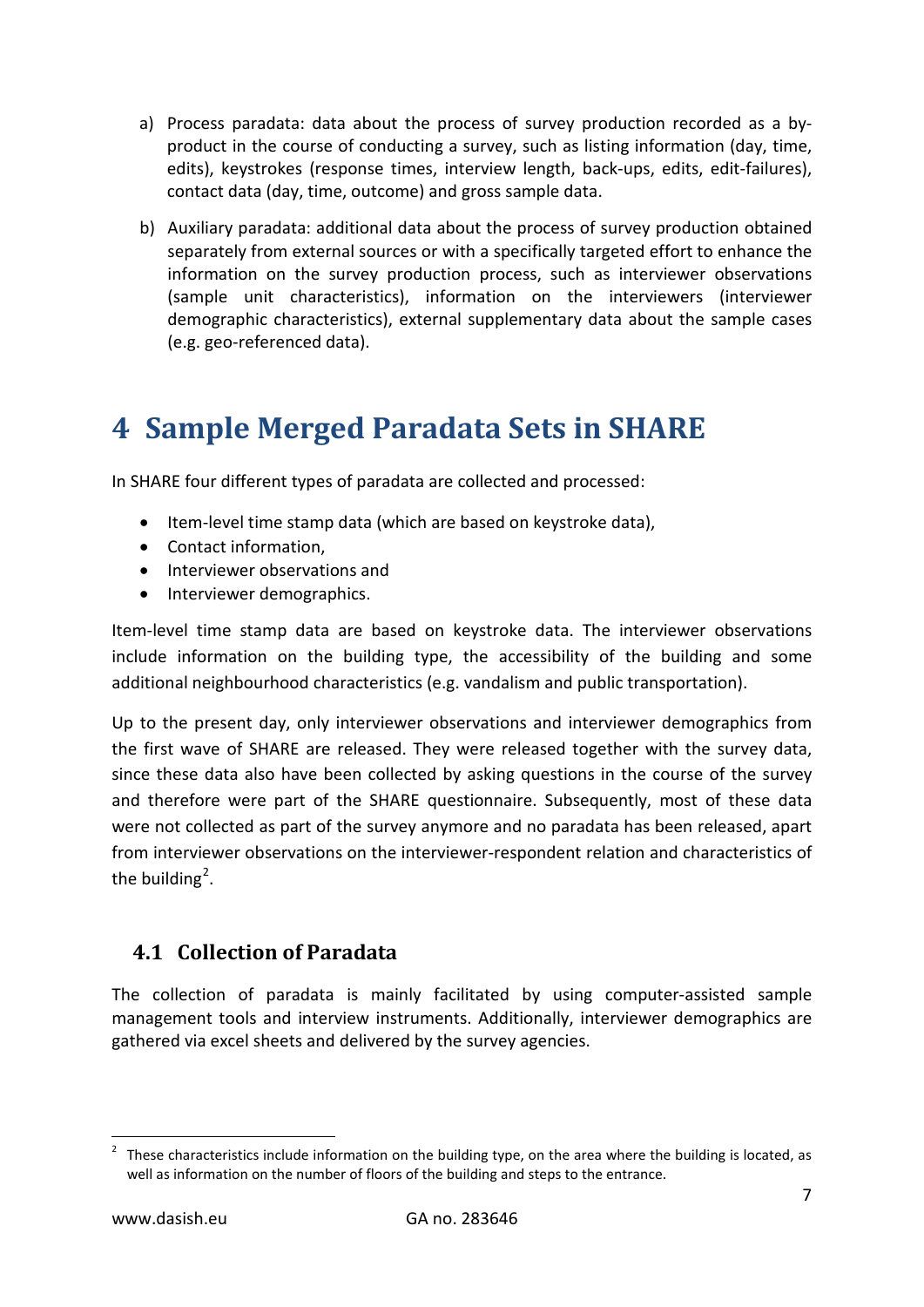#### **4.1.1 Process Paradata: CAPI and Sample Management System Data**

For sample management, SHARE uses a tailor-made sample management system (SMS), programmed by CentERdata, which is located at the University of Tilburg in the Netherlands. This program is installed on each interviewer's laptop and enables the interviewers to manage their assigned subsample. The success of a cross-national study such as SHARE heavily depends on the way the data is collected in the various countries. Therefore using a harmonised tool for collecting interview data as well as contact data is crucial in order to ensure the comparability of the results. It is for this reason that the sample management system was developed. The SMS tool enables the interviewers to easily register every contact with a household or individual respondent and enter result codes for every contact attempt (e.g. no contact, contact-try again, or refusal). After the contact information is recorded, the SMS manages the start-up of the actual interview (CAPI).

While the interview is conducted, additional paradata is collected by means of tracking keystroke data. Here, every time a key is pressed on the keyboard of the laptop, this is registered and stored by the software in a text file. From these text files, time stamps on item-level can be computed. Additionally, the number of times an item was accessed, backups, if a remark was set, and the remark itself are recorded.

#### **4.1.2 Auxiliary Paradata: Interviewer Information and Interviewer Observations**

Additionally, two sorts of auxiliary paradata are collected in SHARE. First, interviewer observe characteristics of the sampled household, e.g. if the building is a single house or a multi-story building, if there is evidence for children or persons with disability in the household, or if there is an intercom. The interviewer enters this data partly within the aforementioned SMS or directly into the CAPI system at the very end of the survey interview (in the so-called IV-module). Secondly, information on interviewers' demographics (year of birth, education, gender) and their previous experiences in conducting interviews are obtained from so-called interviewer profiles. The interviewer profiles are Excel-sheets which are filled out by the survey agency since SHARE wave 3. Only during the first wave, the interviewer information was collected in the IV-module of the CAPI interview and had to be entered by the interviewer after every completed interview. However, meanwhile, this procedure has been abolished.

## <span id="page-7-0"></span>**4.2 Data Cleaning and Processing**

The preparation of these paradata has been subdivided into several subtasks. First, relevant indicators for the analysis of response behaviour were developed on a theoretical basis. Secondly, so-called generated variable (gv) modules were created that included the previously developed indicators. And finally, the correct linkage of the new modules to the already released survey data was ensured.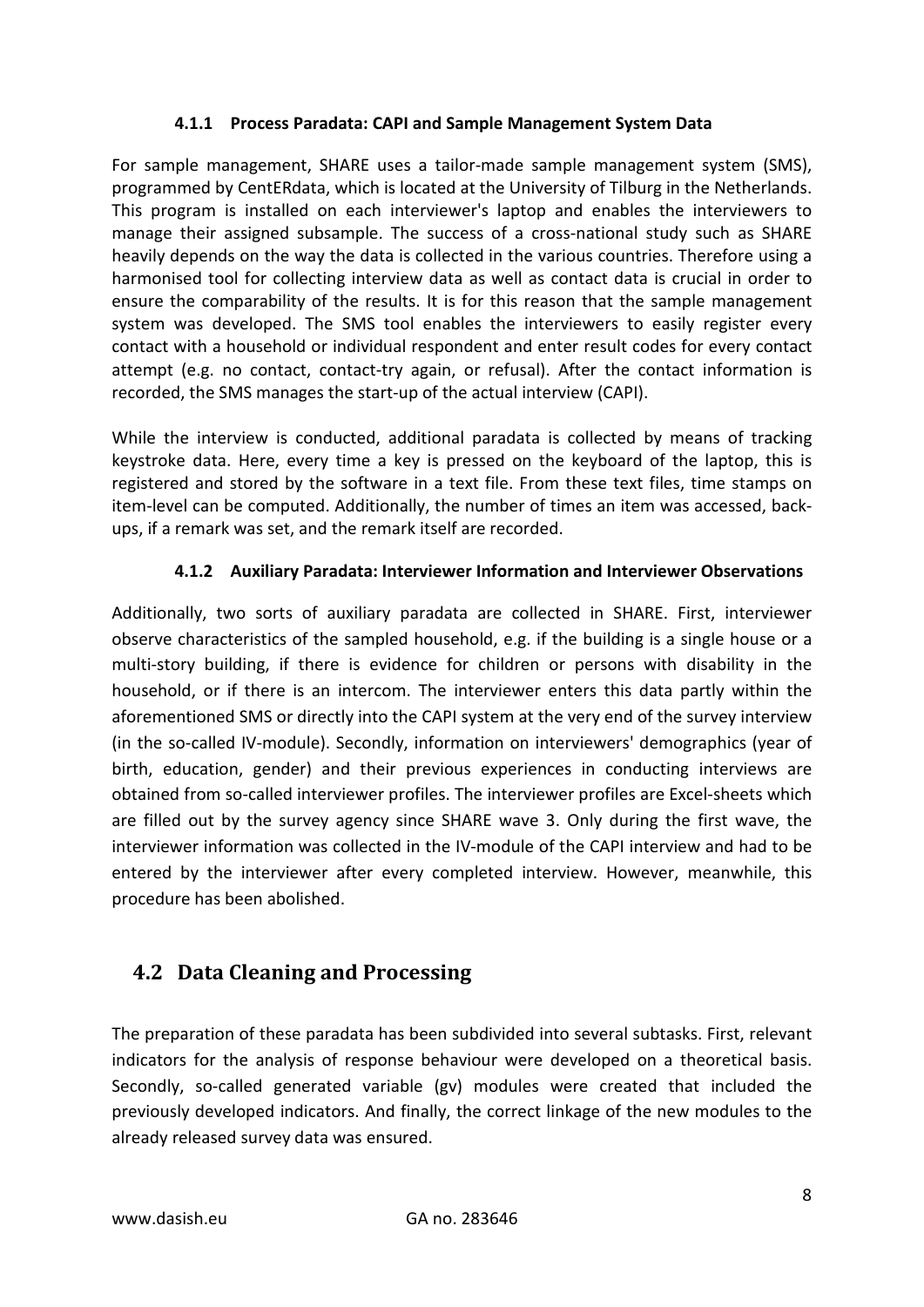When creating the paradata set, particular attention was paid to the format of the paradata set being similar to the format of the already released survey data, since this has several advantages: On the one hand this makes it easier to link the data and on the other hand it makes the data more convenient to use for researchers who are already familiar with the structure of the SHARE data set. For most of the data this includes an aggregation step which reduces the sensibility of the data. The gv-modules were created following the technical procedure of other already existing gv-modules, e.g. the SHARE modules on health, social networks or ISCED-coding of education. All in all, five modules were created, which are based on three different data sources and entail different kinds of paradata. *Table 1* shows details on the underlying data sources of the gv-modules, as well as the indicators derived.

| <b>Module</b> | Data source                                                                                              | <b>Linkage ID</b> | <b>Indicators</b>                                                                                                                                                                                                                                      |
|---------------|----------------------------------------------------------------------------------------------------------|-------------------|--------------------------------------------------------------------------------------------------------------------------------------------------------------------------------------------------------------------------------------------------------|
| gv_ks         | Keystrokes<br>(time stamps after<br>each item, tracked in<br>Blaise)                                     | mergeid           | Length of interview<br>Number of items asked<br>Length for each module<br>Number of items for each module<br>Last module in case of breakoff<br>Length of selected introduction<br>items                                                               |
| gv_ks_xt      | Keystrokes for end-<br>of-life interviews<br>(time stamps after<br>each item, tracked in<br>Blaise)      | mergeid           | Length of interview<br>Number of items asked                                                                                                                                                                                                           |
| gv_sms        | Sample Management<br>System<br>(contact information<br>on respondent level<br>entered by<br>interviewer) | mergeid<br>hhid   | All indicators on respondent level<br>Completed interview in wave<br>1/2/3/4<br>Number of contacts<br>Number of contact attempts<br>Contact attempts until first<br>contact<br>Contact attempts until<br>interview/final refusal<br>Refusal conversion |
| gv_smsh       | Sample Management<br>System<br>(contact information<br>on household level<br>entered by                  | hhid              | All indicators on household level<br>Household participated in wave<br>1/2/3/4<br>Number of contacts<br>Number of contact attempts                                                                                                                     |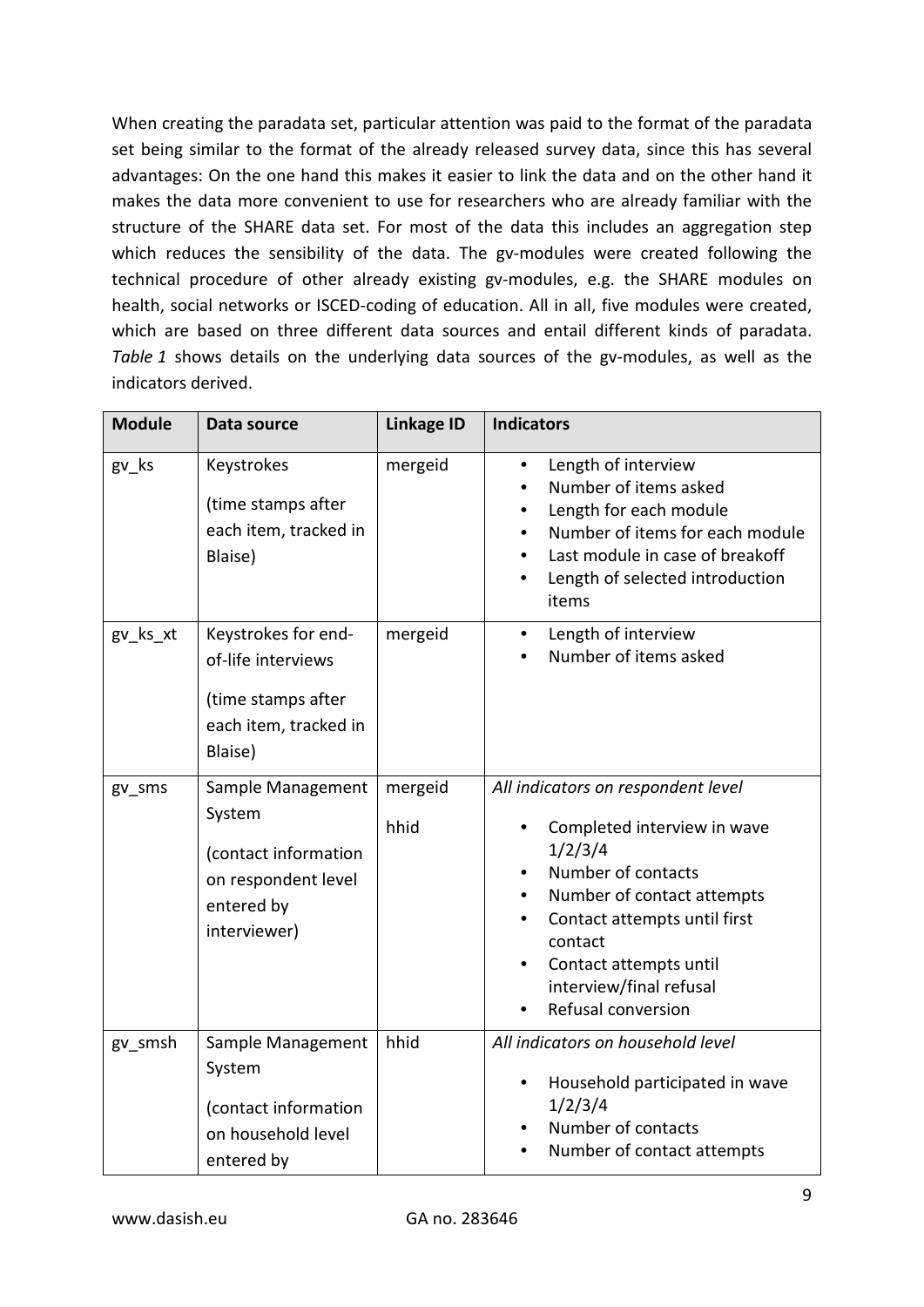|         | interviewer)                                                                                             |        | Number of refusals<br>$\bullet$<br>Contact attempts until first<br>contact<br>Contact attempts until first<br>$\bullet$<br>interview/final refusal<br>Final household state<br>$\bullet$<br>Mode of first contact with<br>$\bullet$<br>household |
|---------|----------------------------------------------------------------------------------------------------------|--------|--------------------------------------------------------------------------------------------------------------------------------------------------------------------------------------------------------------------------------------------------|
| gv iwer | <b>Interviewer Profiles</b><br>(information on<br><i>interviewers</i><br>provided by survey<br>agencies) | iwerid | Year of birth<br>Gender<br>Education (ISCED)<br>٠<br>Experience as interviewer (in<br>years)<br>Experience with CAPI (in years)<br>٠<br>Participation in SHARE wave 1/2/3                                                                        |

*Table 1: Details on gv-modules for paradata Note: all modules additionally include the variables wave, country, and language.*

## <span id="page-9-0"></span>**4.3 Linking Paradata with Survey Data**

For ensuring the correct linkage of the different sources, the keystrokes and SMS data run within the same master program as the survey data (CAPI data). Therefore corrections and drops made in the CAPI data are processed on the keystrokes and SMS data in the same way. Minor mismatches between keystrokes, CAPI data and SMS data remain, but bugs have been eliminated and corrections have been carried out to the greatest possible extent.

The interviewer information was collected via excel sheets from all countries in so-called interviewer profiles and needed to be harmonized. For information on the level of education, we applied the International Standard Classification of Education (ISCED-97). For matching the interviewer profiles with the CAPI data, single case cleaning was needed for the interviewer ID (iwerid). At the end of each interview, the respective interviewer is asked to enter her/his ID into the CAPI questionnaire, which is susceptible to typographical errors but the most reliable information for linking the interviewer profiles. Therefore the linkage required extensive data cleaning. In countries, where the interviewer ID entered in the CAPI did not show a similar pattern as the iwerid in the interviewer profiles, interviewer identification relies on using the information on the interviewer provided in the SMS data. *Figure 1* on the following page shows an overview of this procedure, including the different generated modules.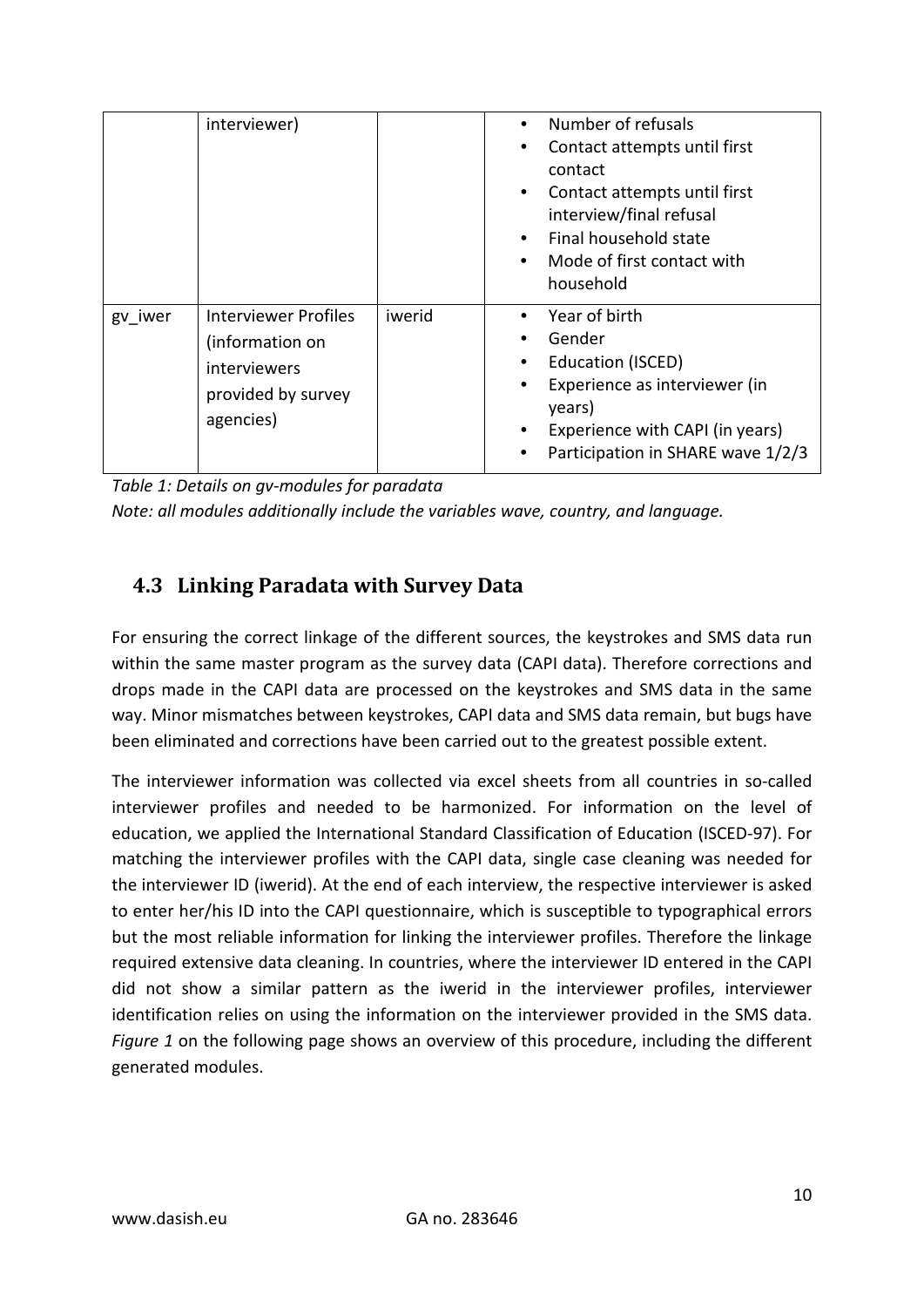

*Figure 1: Graphical presentation of linking the paradata sets to the existing CAPI data Abbreviations: iwerid = interviewer ID, hhid = household ID, mergeid = ID of SHARE respondent (scrambled), gv-modules: please see Table 1.*

# <span id="page-10-0"></span>**5 Legal and Ethical Issues**

Simultaneously to the compilation and linkage of the SHARE paradata set as described above, the extent and nature of ethical issues and legal requirements related to different kinds of paradata have been explored.

As already mentioned in the introduction, legal and ethical consideration with regard to the collection, use and release of paradata are unclear. Only a few researchers have started to address this issue (Kreuter, 2013: 8) and even these authors state that "[e]xisting ethical codes are not very clear on the issue of paradata" (Couper and Singer, 2013: 58). Regarding this, especially the technological developments and the increasing use of computerised systems during data collection amplify (rather than transform) the nature of research ethics and legal requirements relating to research and give rise to specific issues which are not covered in existing ethics codes.

For survey researchers two key ethical principles (cf. Singer, 2008: 85; Couper and Singer, 2013: 57) are

- to prevent respondents from harm and
- to assure the autonomy of the respondents. $3$

<span id="page-10-1"></span> <sup>3</sup> Besides the key issues of informed consent and confidentiality protection, additionally a third principle of 'justice' is advanced for the conduct of research involving human subjects. However, this principle, which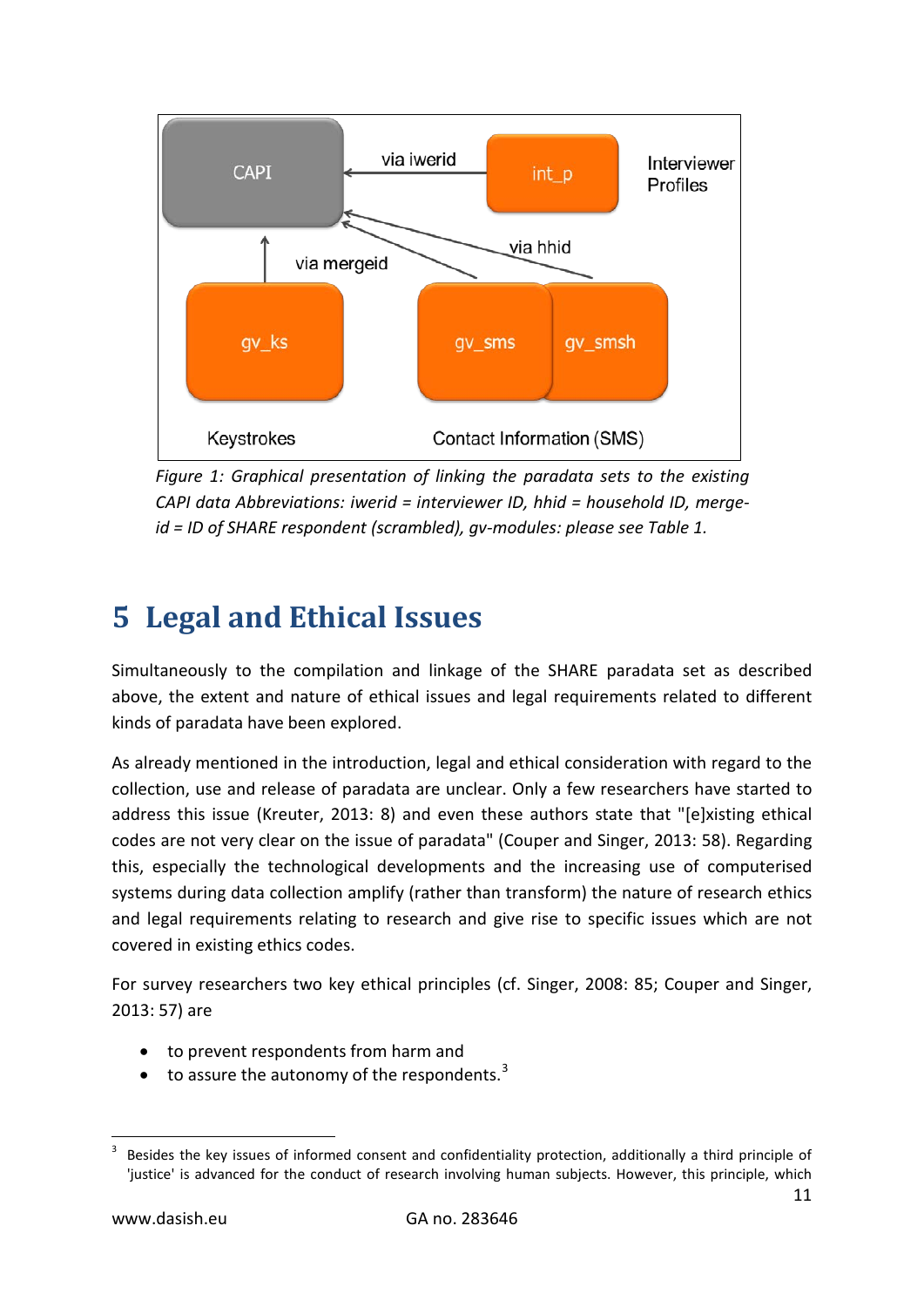This means in practice that researchers have to *ensure the confidentiality* of the data they collect from their respondents and that they have to *obtain informed consent*<sup>[4](#page-11-1)</sup> of their respondents prior to data collection. However, 'Codes of Ethics' for survey researchers do not constitute rules. According to Denscombe,

"[t]he point is not that each principle should be *followed*, but that it should be taken into account and *considered.* Each principle provides a starting point, a baseline against which to compare the actual position adopted by the researcher. If circumstances arise where the researcher feels that he or she is not able to be bound by a specific principle it becomes necessary to weigh the pros and cons of the situation and to arrive at a decision about whether it is legitimate to 'relax the rules' on this occasion. To do so does not automatically condemn the research as 'unethical' but it does warrant some explanation. *The principle should be acknowledged*." (Denscombe, 2002: 176)

Since Paradata by definition is always closely related to the process of survey production, whether recorded as a by-product in the course of conducting a survey or obtained separately from external sources or with a specifically targeted effort, the same key ethical principles have to be considered when collecting, processing, re-using and disseminating paradata.

## <span id="page-11-0"></span>**5.1 Data Collection and Usage of Paradata – Informed Consent**

The issue of *obtaining informed consent* of the respondents in survey research mainly relates to data collection and data usage. Usually consent – whenever it has to be obtained, whether in a written or a verbal form – has to be obtained prior to data collection. According to Singer, "[i]nformed consent requires (a) providing enough information about potential benefits and risks of harm to permit subjects to make informed participation decisions; (b) assuring that the information is understood: and (c) creating an environment that is free from undue influence and coercion" (Singer, 2008: 8[5](#page-11-2)).<sup>5</sup>

When looking at paradata, first it has to be noted that there are several types of paradata that can be collected and that there are also different ways of recording these data. The different ways of collecting paradata as well as the amount and types of paradata that can be collected are heavily depending on the way in which a survey is administered, i.e. the context in which paradata are collected (e.g. web surveys, CAPI, CATI, mixed-mode etc.).

-

aims at a fair balance between the subjects who bear the burden of research and those who benefit from it, is more important to biomedical research. (cf. Couper and Singer, 2013: 57; Singer, 2008: 80).<br><sup>4</sup> It is noted that "obtaining respondents' informed consent [...] has nothing to do with protecting subjects

<span id="page-11-1"></span>from harm, and everything to do with assuring that they are treated as autonomous individuals with the

<span id="page-11-2"></span>right to make informed, voluntary decisions about participation". (Couper and Singer, 2013: 57)<br><sup>5</sup> "In addition, (d) research organisations ordinarily need some evidence that subjects have, in fact, been adequately informed and have agreed to participate." (Singer, 2008: 85)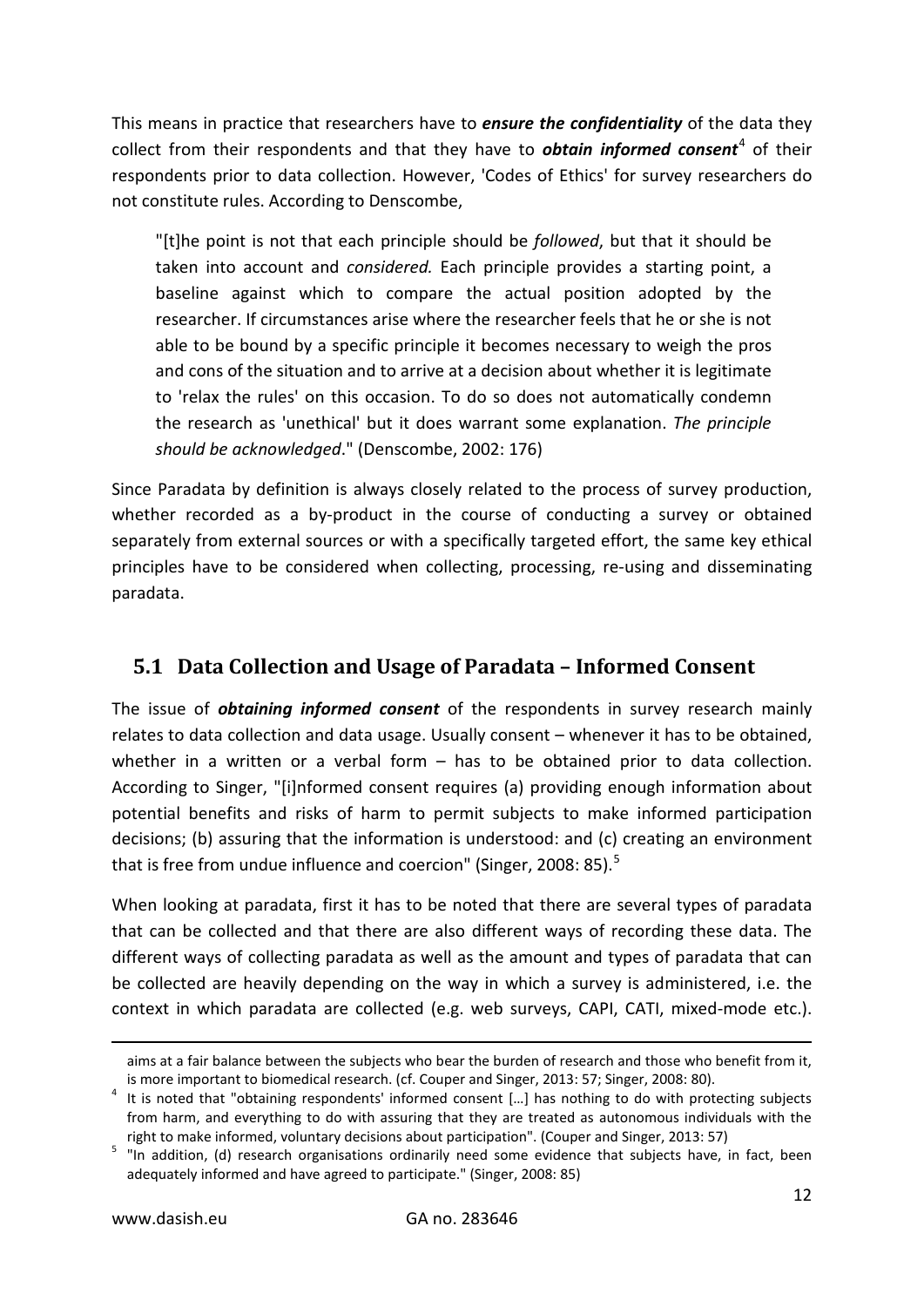Therefore, the legal and ethical issues that are connected to the collection and use of paradata require a nuanced approach.

Especially with regard to the issue of obtaining informed consent, it becomes obvious that new technologies allowing unprecedented levels of data collection, data collation and data dissemination, amplify ethical challenges and give rise to specific issues which are not covered in existing ethics codes.

The rapid growth regarding the collection of paradata and the increasing use of these data is accompanied by the development of new applications and monitoring systems. At this, particularly the *intended use* of the paradata appears to be crucial. Since process paradata, defined as a by-product of survey production, are unavoidably collected in the process of survey production the only relevant question is whether respondents would consent to their 'use' (cf. Couper and Singer, 2013: 65). Regarding this, Couper and Singer state that:

"While most […] studies focus on improving the quality of research procedures and, particularly, the questionnaire, paradata are increasingly being used to enhance other information provided by respondents – that is, turning from purely methodological research to more substantive research. There is no consensus on whether, or under what conditions, respondents should be informed that paradata are being collected and may be used. Arguably, they ought to be informed if researchers plan to use such data in conjunction with other information provided by respondents in order to make inferences about individuals. In other words, as the paradata (information about the process) are turned into data (information about respondents), informed consent issues may arise." (Couper and Singer, 2013: 57)

From an ethical perspective, the capturing of process paradata, can be understood as "nothing more than collecting information about the process of completing a survey that is already covered by the informed consent statement for the survey itself" (ibid.: 59). Since paradata by definition is data about the process of survey production, which does not capture respondents' behaviour outside the survey, it can be argued that no additional consent is needed in the case of process paradata. However, the questions of whether, how and to what extent participants should be informed about the capture and the use of paradata remain, if it is assumed that

"respondents are not aware that such additional information is being collected, do not have a reasonable expectation of such capture and use, and, if they were aware of it, might change their behavior or decide not to participate in the survey. Under these circumstances, difficult questions arise about how best to provide information about the collection of paradata while at the same time maintaining respondent cooperation with the survey" (Couper and Singer, 2013: 59).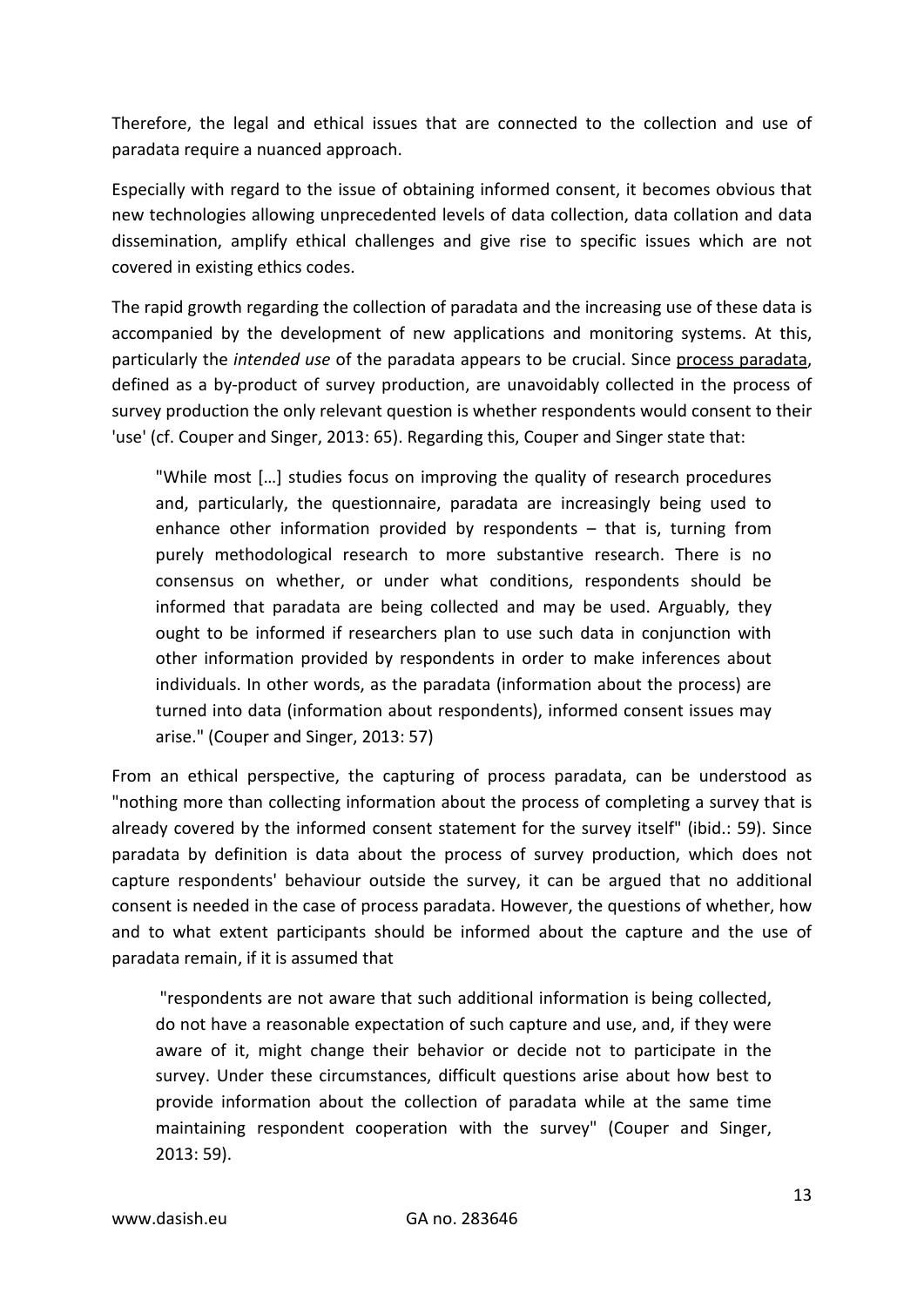Obviously, auxiliary paradata is not 'unavoidably' collected in the course of a survey, as these data are obtained separately from external sources or collected with a specifically targeted effort. Here, the question whether respondents would consent to their collection may still be of relevance. However, since these data are collected in order to enhance the information on the survey production process and, especially, if auxiliary paradata do not constitute information on the respondent, this question also may not arise.

Accordingly, the question of whether or not additional informed consent<sup>[6](#page-13-1)</sup> is needed in the case of auxiliary paradata collection is highly dependent on (a) the question whether the data can be classified as information on the respondent and on (b) the question whether it is being used to enhance the information provided by respondents in the course of the survey. Here, on the one hand, it can be argued that respondents should not only be informed about the capture of paradata but also additional consent of them has to be obtained, if any of these conditions apply to the collected auxiliary paradata.

On the other hand, it can be argued, if none of the two conditions applies to auxiliary paradata, neither obtaining consent nor providing information to the respondents are needed.

## <span id="page-13-0"></span>**5.2 Data Processing and Data Release – Confidentiality Issues**

While the issue of obtaining informed consent of the respondents primarily relates to data collection and data usage (even though, of course, the participants also have to be informed about the way the data is processed and how it will be released), *ensuring the confidentiality* of the respondents' data becomes crucial in relation to data processing and data release.

Ensuring confidentiality of data collected in the course of population based surveys is of crucial importance since "most serious risks of harm to which participants in social research are exposed are breaches of confidentiality, and the consequences that may follow from such breaches" (Singer, 2008: 90).<sup>[7](#page-13-2)</sup>

Since in the context of most surveys some sensitive or confidential information is collected that might lead to negative economic, social, psychological consequences (such as the loss of employment, the loss of reputation, stigmatisation and discrimination or even criminal penalties), if revealed to unauthorised others, it is crucial not to disclose the identities of the participants. Therefore, particular importance has to be placed on the compliance with European and national/regional data protection law as well as on the safeguarding of

<span id="page-13-1"></span><sup>&</sup>lt;sup>6</sup> It is supposed, that the respondents have to agree respectively have agreed to participate in the survey.<br><sup>7</sup> Besides, it is noted that breaches of confidentiality do not only pose a risk of harm to survey participant

<span id="page-13-2"></span>but also to the 'survey enterprise' itself. (cf. Singer, 2008: 91)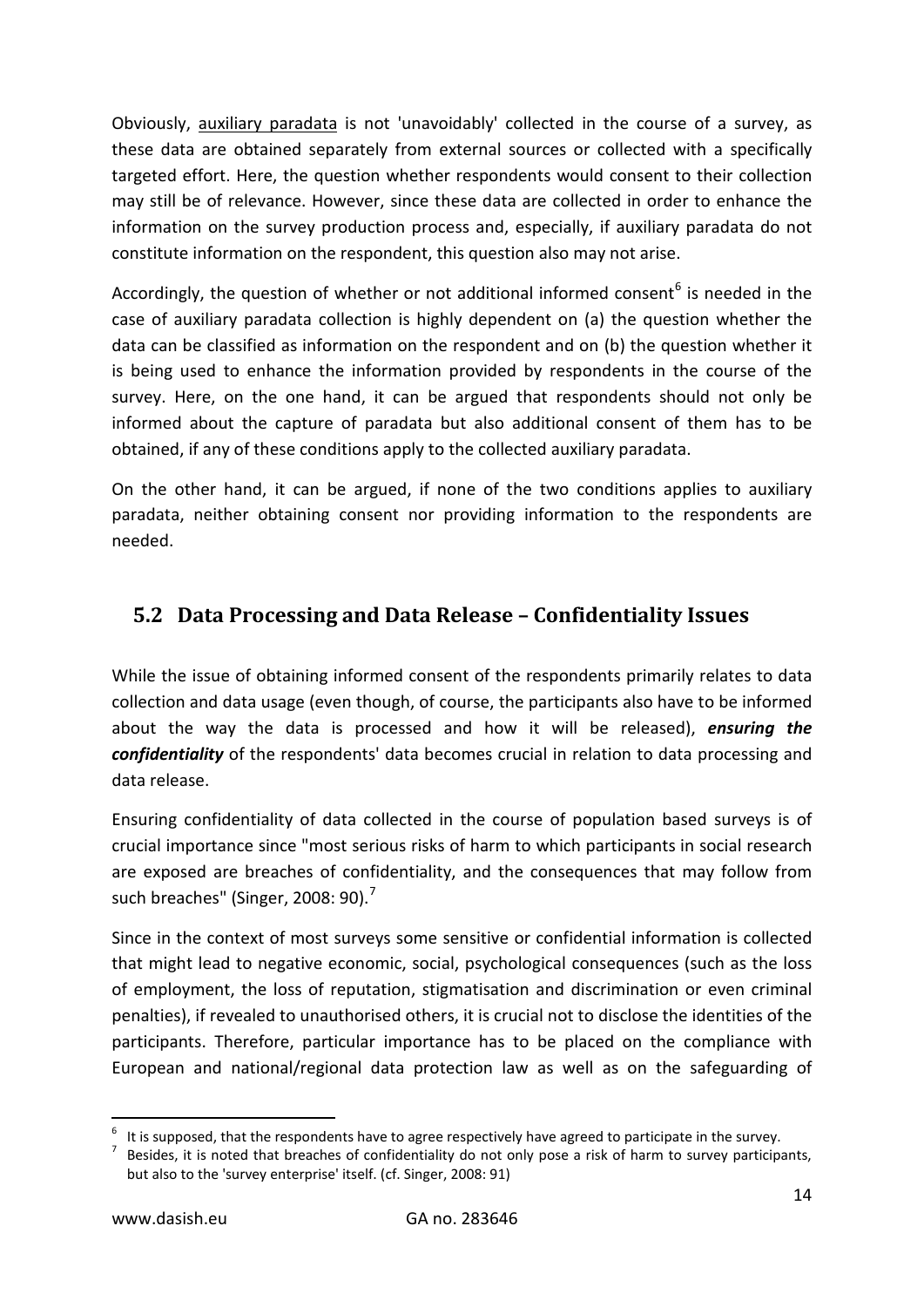sensitive data and confidential information. This, of course, also has to be taken into account with regard to the processing and the release of paradata and all measures necessary to ensure data privacy have to be taken.

In general, two kinds of variables, which could be used to disclose respondents' identities, can be identified. "[A] person's identity can be disclosed from:

- a) direct identifiers such as names, addresses, postcode information, telephone numbers[, ID numbers,] or pictures
- b) indirect identifiers which, when linked with other publicly available information sources, could identify someone, e.g. information on workplace, occupation or exceptional values of characteristics like salary or age" [\(UK Data Archive,](http://www.data-archive.ac.uk/create-manage/consent-ethics/anonymisation) accessed 27/06/2013)

If paradata is collected in the context of a survey and the use of these data is intended, the paradata sets should be checked for both direct identifiers and indirect identifiers prior to the use or release of the data. Furthermore, the data environment has to be considered. Especially, if linking paradata to the survey data set is intended, additional attention has to be paid to relational data, i.e. to variables in the paradata set and the survey data set that might lead to the disclosure of identities when being connected.

If certain paradata collected in the context of a survey (e.g. contact protocols or interviewer observations) include direct identifiers, indirect identifiers or relational data that might lead to a disclosure of the identities of respondents, appropriate measures have to be taken in order to ensure the confidentiality of the data (unless the respondent explicitly has given consent to use/release these data).<sup>[8](#page-14-0)</sup>

While direct identifiers, which are often collected in the course of survey administration, can be removed from the data easily, since these usually do not constitute information that is needed in the context of methodological or scientific research (cf. [UK Data Archive\)](http://www.data-archive.ac.uk/create-manage/consent-ethics/anonymisation), removing indirect identifiers or relational data that could lead to disclosure of identities, might pose a more challenging task for survey researchers. Here, anonymising data (e.g. removing or aggregating variables<sup>[9](#page-14-1)</sup>) or pseudonymising data (i.e. disguising identities, whilst retaining the possibility to backtrack to the individual under predefined circumstances<sup>10</sup>)

<span id="page-14-0"></span> <sup>8</sup> I.e., all technical and organisational measures as laid down the relevant national (or regional) legislation of the current member states of the European Union that implement the European Data Protection Directive

<span id="page-14-1"></span><sup>(95/46/</sup>EC) have to be taken.<br><sup>9</sup> Besides removing or aggregating variables, other techniques for handling risk disclosure might be applied in order to ensure the confidentiality of data. A number of commonly used options when dealing with

<span id="page-14-2"></span>variables, which might act as indirect identifiers, can be found on  $CESDA's$  website</u>.<br><sup>10</sup> This, for instance, is necessary in panel studies, such as SHARE, that need to re-contact the participants of previous waves.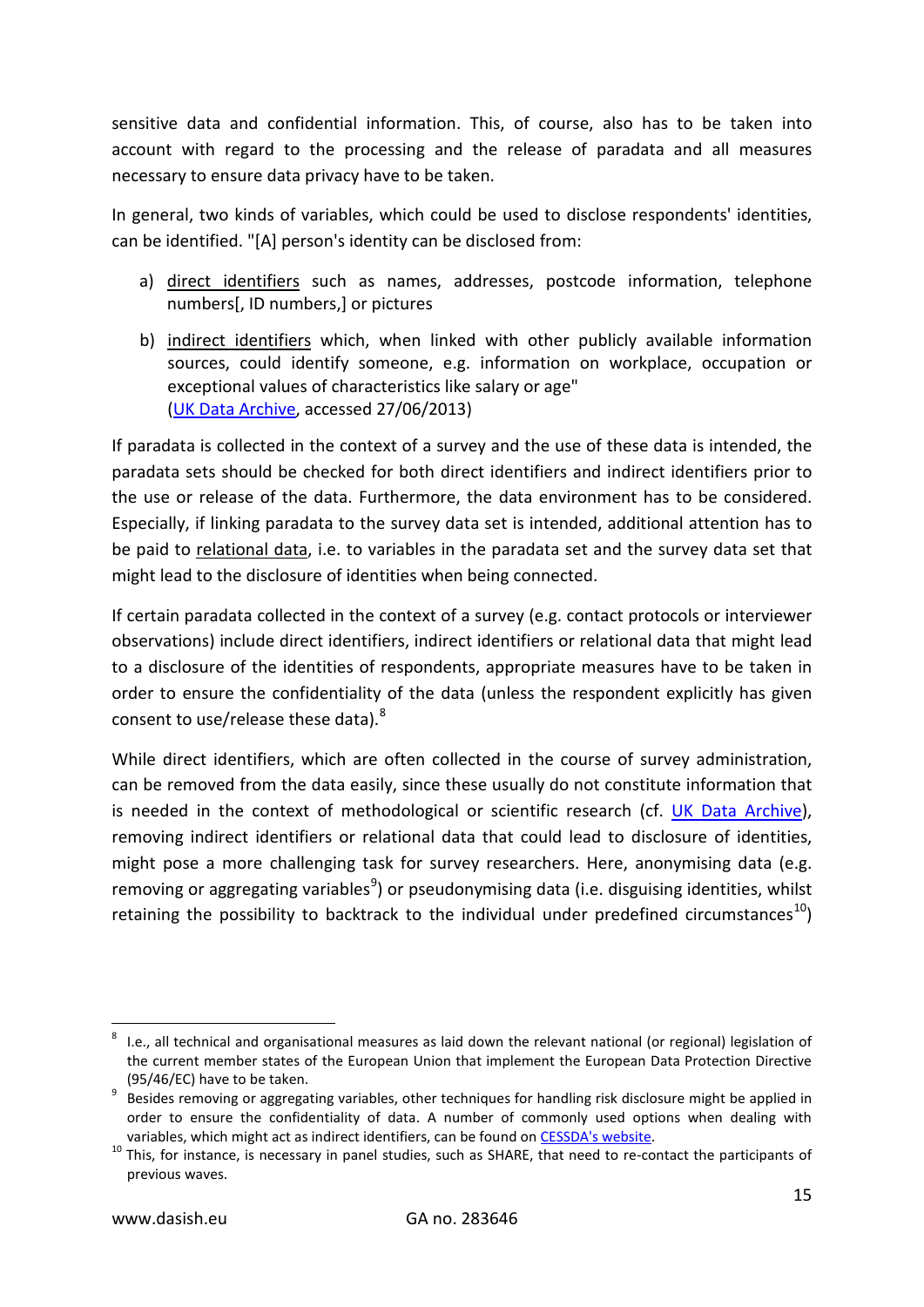might result in a loss of data usability.<sup>[11](#page-15-1)</sup> Even though anonymisation and pseudonymisation are central security measures to ensure data confidentiality, alternative measures, such as access restrictions, maintaining the usability of the data should be considered when preparing paradata including sensitive information for use and re-use. Concerning this matter, CESSDA generally states:

"Anonymisation is often the first approach considered by most researchers, but this should not be considered in isolation. Sensitive and confidential data may also be safeguarded effectively through access and usage restrictions employed in certain circumstances and if deposited in a formal archive" [\(CESSDA,](http://www.cessda.org/sharing/rights/3/) accessed 27/06/2013).

So-called 'public-use files', which can be released to the scientific community and even the entire public may only contain anonymised data. Inevitably, such data collections are limited with regard to their usability for scientific and methodological research since some information has to be removed from them and some of the data contained has to be adjusted through data-masking procedures (cf. [CESSDA,](http://www.cessda.org/sharing/rights/3/) accessed 27/06/2013). However, in  $most<sup>12</sup>$  $most<sup>12</sup>$  $most<sup>12</sup>$  countries more sensitive data may be analysed in data enclaves, since in such a restricted (data) environment, the opportunities for de-anonymisation are reduced to a substantial extent.

With regard to the release of confidential paradata it might therefore be worthwhile to consider other levels of access – such as 'on-site use' (i.e. analyses of data in separate secure workplaces for guest researchers) or 'remote data access' (indirect access to confidential microdata) $^{13}$  $^{13}$  $^{13}$  – which allow making more sensitive and less anonymous versions of the data available for scientific analyses to vetted users.

# <span id="page-15-0"></span>**6 Concluding Remarks**

In several experiments on the effects of asking consent for paradata collection on web survey participation, Couper and Singer have found that "the concept of paradata is inherently difficult to grasp and is unfamiliar to virtually all respondents [and that t]he potential uses that might be made of such data are equally mysterious [to respondents]"

<span id="page-15-1"></span><sup>&</sup>lt;sup>11</sup> "Anonymisation is a very valuable tool, allowing sensitive data to be shared whilst preserving privacy. Of course, anonymising data makes them less useful than accurate, fine-grained data." [\(UKAN –](http://www.ukanon.net/key-information/) UK

<span id="page-15-2"></span>[Anonymisation Network,](http://www.ukanon.net/key-information/) accessed 27/06/2013) <sup>12</sup> This depends on the concrete implementation of the Data Protection Directive (95/46/EC) in the respective EU member state. While the Directive 95/46/EC includes a minimum set of provisions to be implemented by

<span id="page-15-3"></span>the member states, the member states are free to 'increase' the level of data protection for their country.<br><sup>13</sup> Remote Data Access (RDA) allows researchers to submit their own computer programs to research data centres (RDCs). At the RDCs, these will be run on the confidential microdata sets. Subsequently, after having been scrutinized for confidentiality, the results are returned to the researchers.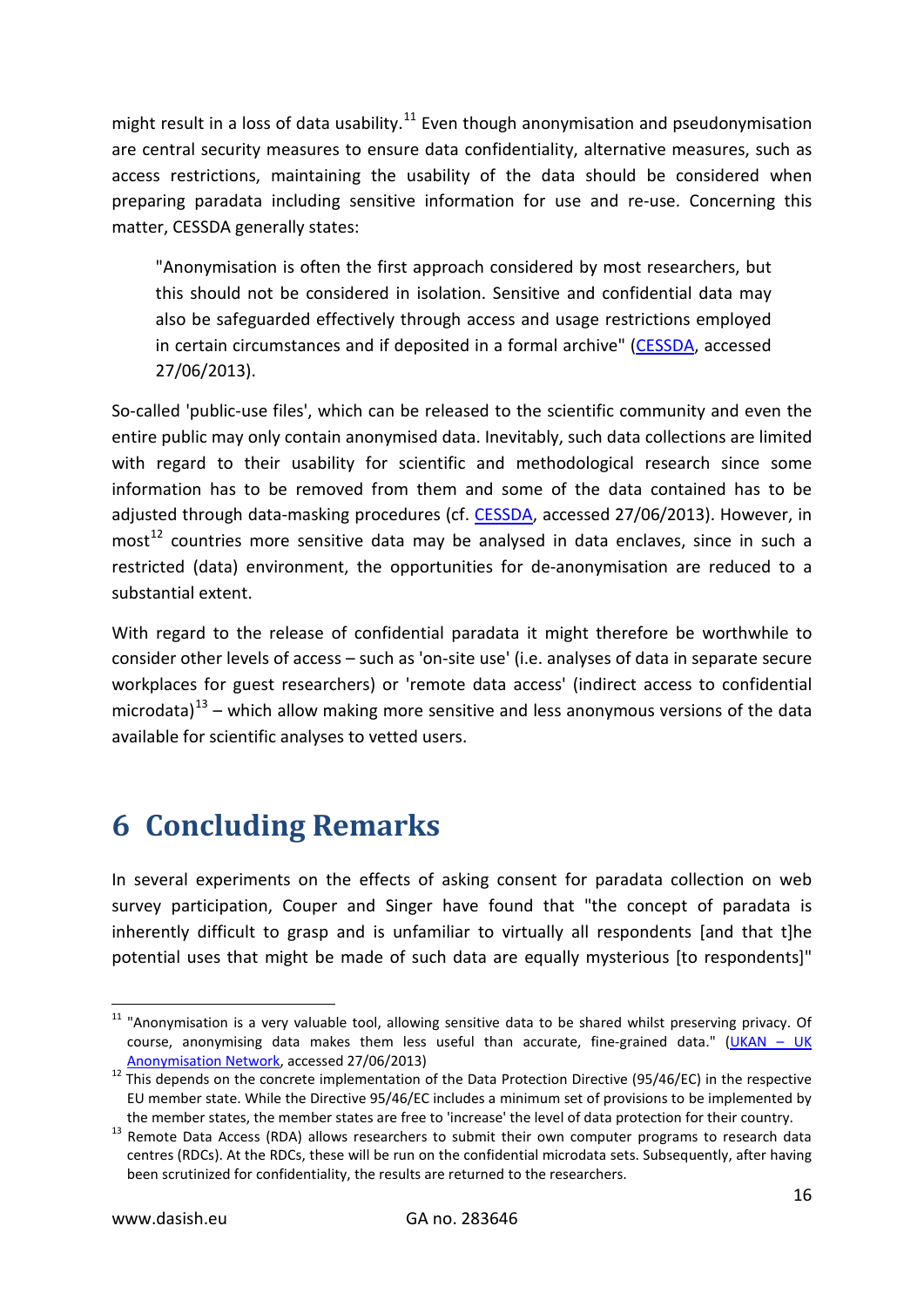(Couper and Singer, 2013: 65).<sup>[14](#page-16-0)</sup> On the one hand, this indicates that asking for consent might, in the first place, raise awareness about process paradata that is unavoidably being collected in the process of survey production, which again might change the behaviour of respondents or even result in them deciding not to participate.<sup>[15](#page-16-1)</sup> On the other hand, this finding points to the issue of how participants can be informed about paradata collection and how much detail should be provided to them, while at the same time avoiding a decrease of participation rates – which might turn out to be a challenging task for survey researchers.

When investigating the ethical aspects and the legal requirements related to paradata, it becomes clear that on a general level this *question of whether, how and to what extent participants should be informed about the use of paradata* is the major contentious issue with regard to paradata. Regarding this issue, Couper and Singer state that "[t]he question of whether the use of paradata […] rises to a level needing explicit mention to respondents remains an open one" (Couper and Singer, 2013: 66). Even though Couper and Singer focus on web surveys in their paper, this finding equally applies to the collection of paradata in survey research using CATI or CAPI techniques. Moreover, it also equally applies to process paradata and auxiliary paradata whenever information about the collection of these data is to be given to the respondents.

However, from an ethical perspective, this is not the only issue that remains; additionally, in some cases of collecting auxiliary paradata the *question if additional informed consent should be obtained* remains open.

Taking into consideration that there are many different kinds of paradata that can be collected, depending on the survey mode and the technical system in place, and that the various kinds of paradata (such as keystroke data or contact protocols, as collected in the context of SHARE) only can be used for certain kinds of analyses, these questions might need to be answered on a case-by-case basis, taking into account the specific kind of paradata, the concrete context in which these data are collected and how they are and may be used.

For example, if interviewer demographic characteristics are collected in order to enhance the information on the survey production process, very specific issues, exceeding the ones described in this document so far, have to be taken into account. When collecting and using these information the interviewers themselves become data subjects and have to be

<span id="page-16-0"></span><sup>&</sup>lt;sup>14</sup> According to Couper and Singer (2013), many respondents, for example, confuse paradata collection with behavioural tracking (cf. ibid.: 61).<br><sup>15</sup> Actually, this also can be identified as the major finding of Couper and Singer (2013): "In all three

<span id="page-16-1"></span>experiments, any mention about capture of paradata lowers stated willingness to participate in a hypothetical survey" (ibid.: 57). However, since the experiments only considered web surveys – which obviously in the experiments have been associated with general threats to privacy occurring on the internet (e.g. browser-related, IP-related, behavioural tracking) – this finding may not apply with regard to computerassisted face-to-face or telephone survey data collection.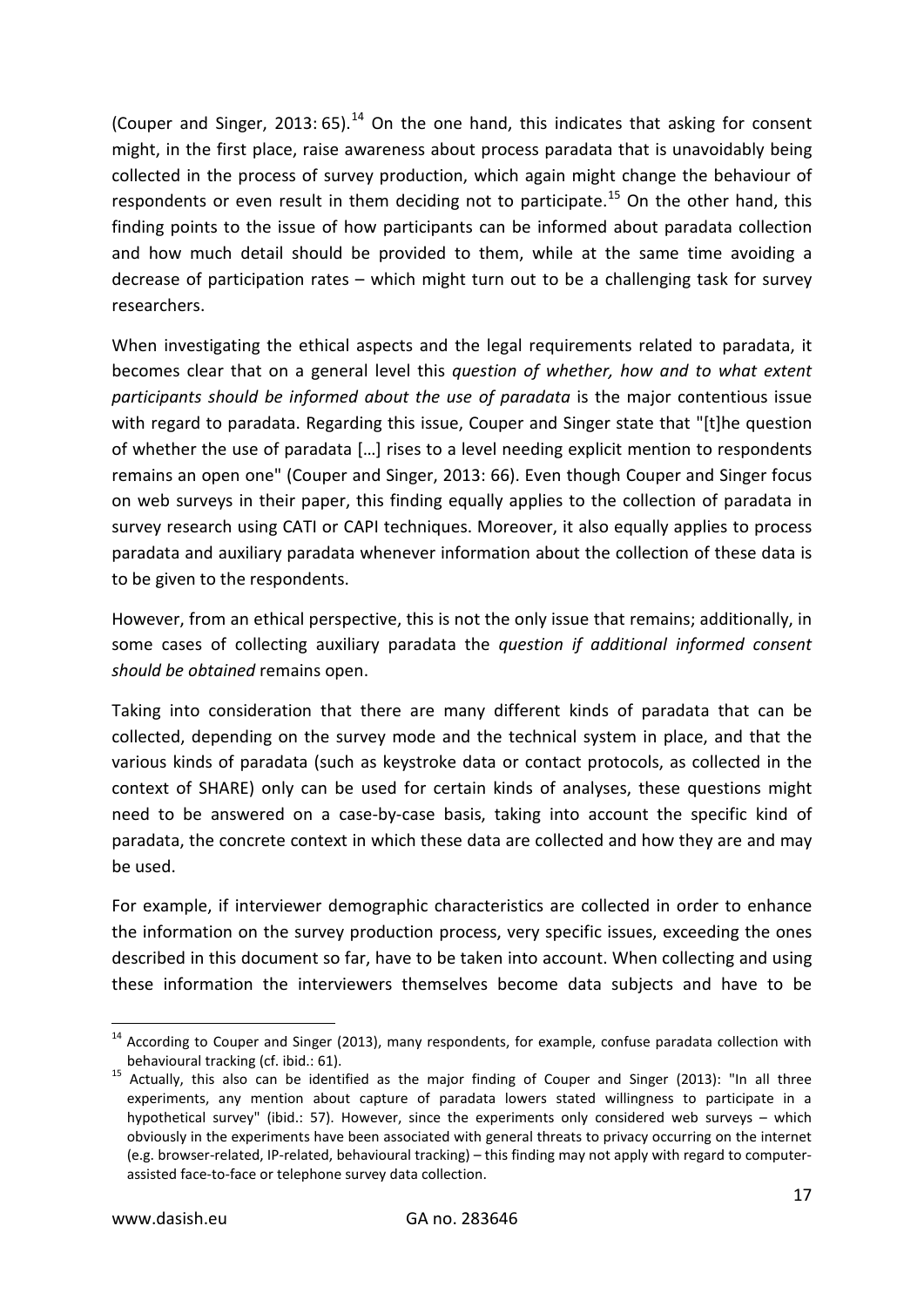considered in this role, including specific needs and rights, as well. Now, researchers do not only have to ensure the confidentiality of the data collected in the survey and obtain informed consent of their respondents, but also have to consider these issues with regard to the interviewer. Furthermore, besides ethical issues and data protection requirements, in some cases (depending on the information included in the interviewer profiles and on the way in which these are obtained) national employment legislation has to be considered.

This example shows that there are no general rules on how to deal with the variety of 'micro-level data about the process of survey production' (i.e. paradata) that are collected as part of or in addition to web-based, computer-assisted face-to-face or telephone surveys or mixed-mode surveys using various applications, instruments and monitoring systems. Denscombe's assessment of ethics principles corresponds to this. When emphasising that ethics principles do not constitute rules that have to be followed, but rather are recommendations that should be considered, taking into account the pros and cons of the specific situation (cf. ibid., 2002: 176), he acknowledges that specific situations may require specific solutions.

While ethics guidelines and frameworks generally set out different positions, the law generally sets out what can and cannot be done. With regard to the collection and use of paradata, especially legal provisions regarding issues of confidentiality and data protection are of relevance.

However, when taking into account the current European data protection legislation, first, it is to be noted that the legislative regime which impacts upon the governance of the process of survey research, including ethics, from study initiation to data dissemination, is marked by fragmentation and uncertainty. Currently, the legal basis of this regime is the ["Data](http://eur-lex.europa.eu/LexUriServ/LexUriServ.do?uri=CELEX:31995L0046:en:HTML)  [Protection Directive" \(95/46/EC\)](http://eur-lex.europa.eu/LexUriServ/LexUriServ.do?uri=CELEX:31995L0046:en:HTML) and the implementation of its provisions in form of national/regional<sup>[16](#page-17-0)</sup> data protection laws. However, since the provisions of the Directive have been implemented in different ways in the member states, differences in the level of data protection, both in paper and practice, exist.

Besides this fragmentation of laws, there is also uncertainty with regard to on-going negotiations relating to the [EC Proposal of a "General Data Protection Regulation"](http://eur-lex.europa.eu/LexUriServ/LexUriServ.do?uri=COM:2012:0011:FIN:EN:PDF) that will affect the data protection regime currently in place. Whilst this new Regulation aims at reducing the existing fragmentation and harmonising legislation and legislative practice throughout Europe, at this point in time, neither the concrete provisions that finally will be included in the Regulation nor its possible implications with regard to survey data collection are clear.[17](#page-17-1)

<span id="page-17-0"></span><sup>&</sup>lt;sup>16</sup> For example, in Germany in addition to the Federal Data Protection Act ("Bundesdatenschutzgesetz"), each German state ("Bundesland") has its own data protection law.<br><sup>17</sup> Cf. [Amendments](http://www.europarl.europa.eu/oeil/popups/ficheprocedure.do?reference=2012/0011(COD)#tab-0) to the Proposal of a General Data Protection Regulation (GDPR).

<span id="page-17-1"></span>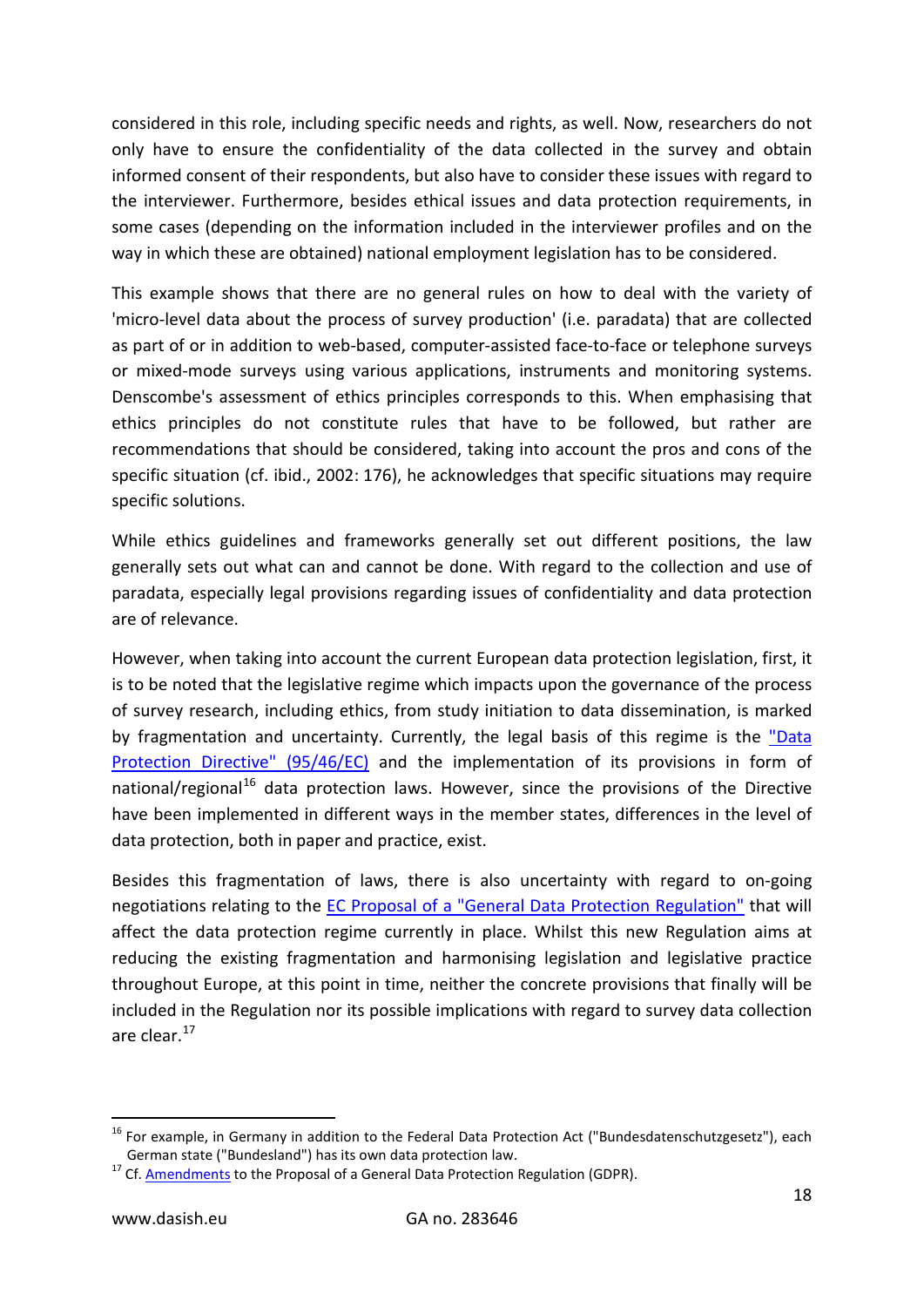Currently, national and in some cases regional differences inevitably lead to difficulties when, for example, trying to assess, under which circumstances informed consent to the collection and use of paradata has to be obtained or to what extent participants should be informed about the use of paradata. And, not even with regard to much more straightforward matters, such as the linkage of survey data with administrative record data, uniform procedures exist: while, for instance, in Denmark currently no consent has to be obtained when linking survey data and administrative record data, in Germany written informed consent is obligatory.

With regard to data access and usage restrictions (e.g. via 'on-site use' or 'remote data access') concerning the release and re-use of sensitive or confidential information, including different degrees of anonymisation, similarly, differences in the level of data protection may be experienced between different EU member states. Such differences also have to be taken into consideration with regard to the processing and the release of paradata, especially when paradata are to be shared in a cross-country usage scenario.

Furthermore, from a legal perspective (especially if administering web surveys), recent EU online privacy legislation and associated national laws have to be taken into account, such as the ["new e-Privacy Directive" \(2009/136/EC\)](http://eur-lex.europa.eu/LexUriServ/LexUriServ.do?uri=OJ:L:2009:337:0011:0036:EN:PDF) (cf. [ESOMAR, 2012\)](http://www.esomar.org/uploads/public/knowledge-and-standards/codes-and-guidelines/ESOMAR-Practical-Guide-on-Cookies_July-2012.pdf), which finally may also affect the collection and use of paradata not only in relation to web surveys, but also with regard to survey research in general. "While the intent of [regulations of this kind] is to limit online behavioral tracking, they may encompass a number of more benign activities such as paradata capture in surveys" (Couper and Singer, 2013: 66).

Similarly to ethical issues, legal requirements related to the collection and use of paradata also require a nuanced approach. Here, not only national and regional differences in the level of data protection have to be taken into account as long as there is no EU-wide data protection regulation in place; also the nature of the specific kinds of paradata and the mode of collection have to be considered. And, even when the General Data Protection Regulation enters into force, still questions such as whether consent has to be obtained for specific kinds of paradata or whether, how and to what extent participants should be informed about the use of certain kinds of paradata might remain open.

Therefore, besides monitoring closely the legislative processes, it is important to further investigate systematically the ethical issues related to different types and kinds of paradata and to try to answer ethical questions that may arise on a case-by-case basis – taking into account the specific paradata that are concerned (including their ways of collection as well as actual and potential use cases), the survey mode which is applied and the data environment in which paradata collection, processing, usage and release are taking place.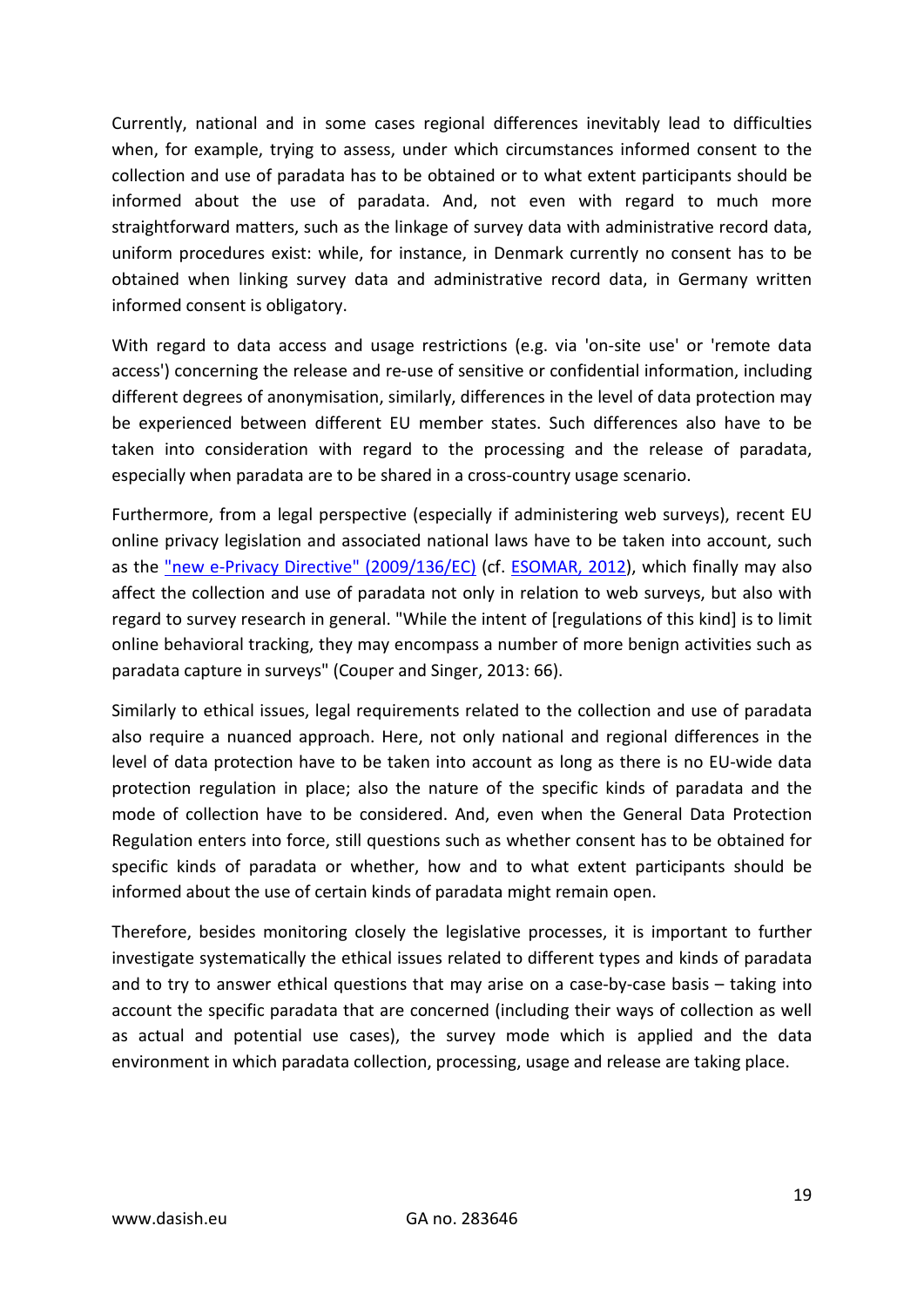# <span id="page-19-0"></span>**7 References**

- <span id="page-19-3"></span>CESSDA (n.d.). Confidentiality. In: Council of European Social Science Data Archives - CESSDA. Retrieved June 27, 2013, from [http://www.cessda.org/sharing/rights/3/.](http://www.cessda.org/sharing/rights/3/)
- Couper, M.P. (1998). "Measuring survey quality in a CASIC environment." Proceedings of the Section on Survey Research Methods Section, American Statistical Association, pp. 41-49.
- Couper, M.P. and Lyberg, L. (2005). "The Use of Paradata in Survey Research." Proceedings of the 55th Session of the International Statistical Institute.
- Couper, M.P. and Singer, E. (2013). "Informed Consent for Web Paradata Use." Survey Research Methods 7(1), pp. 57-67.
- Denscombe, M. (2002). "Ground Rules for Good Research: A 10 point guide for social researchers." Open University Press, Buckingham.
- ESOMAR (2012). "ESOMAR Practical Guide on Cookies." Retrieved June 27, 2013, from [http://www.esomar.org/uploads/public/knowledge-and-standards/codes-and](http://www.esomar.org/uploads/public/knowledge-and-standards/codes-and-guidelines/ESOMAR-Practical-Guide-on-Cookies_July-2012.pdf)[guidelines/ESOMAR-Practical-Guide-on-Cookies\\_July-2012.pdf.](http://www.esomar.org/uploads/public/knowledge-and-standards/codes-and-guidelines/ESOMAR-Practical-Guide-on-Cookies_July-2012.pdf)
- <span id="page-19-1"></span>Groves, R.M. and Heeringa S.G. (2006). "Responsive Design for Household Surveys: Tools for Actively Controlling Survey Errors and Costs." Journal of the Royal Statistical Society 169(3), pp. 439-457.
- Heerwegh, D. (2002). "Describing response behavior in websurveys using client side paradata." Paper presented at the International Workshop on Websurveys, pp. 17-19 October 2002, Mannheim, Germany.
- Kennickell, A., Mulrow, E. and Scheuren, F. (2009). "Paradata of Process Modeling for Inference." Modernisation of Statistics Production Conference, Stockholm, Sweden.
- <span id="page-19-2"></span>Kreuter, F. (2013). "Improving Surveys with Paradata: Analytic Uses of Process Information." Wiley.
- <span id="page-19-4"></span>Kreuter, F. and Casas-Cordero, C. (2010): "Paradata." RatSWD, Working Paper Series No. 136.
- Singer, E. (2008). "Ethical Issues in Surveys." In: De Leeuw, Edith D. / Hox, Joop J. / Dillman, Don A. (eds.). International Handbook of Survey Methodology. Psychology Press, Taylor & Francis, New York, pp. 78-96.
- UKAN (n.d.). "What is Anonymisation?." In: UK Anonymisation Network. Retrieved June 27, 2013, from [http://www.ukanon.net/key-information/.](http://www.ukanon.net/key-information/)